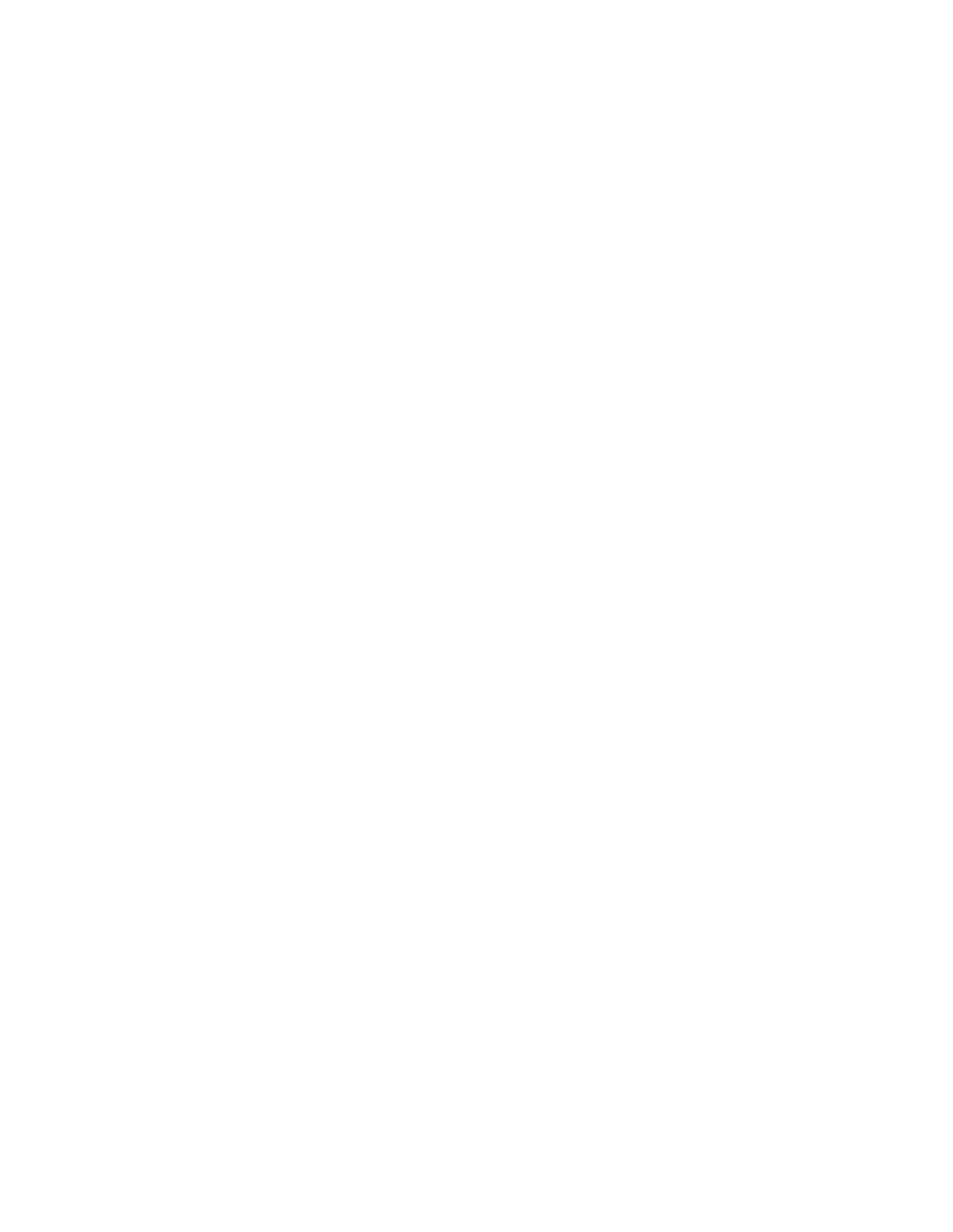### **Table of Contents**

| Section        |     | <u>and the state of the state of the state of the state of the state of the state of the state of the state of the state of the state of the state of the state of the state of the state of the state of the state of the state</u> | Page |
|----------------|-----|--------------------------------------------------------------------------------------------------------------------------------------------------------------------------------------------------------------------------------------|------|
| $\mathbf{1}$ . |     |                                                                                                                                                                                                                                      |      |
|                |     |                                                                                                                                                                                                                                      |      |
|                | 1.2 |                                                                                                                                                                                                                                      |      |
|                | 1.3 |                                                                                                                                                                                                                                      |      |
| 2.             |     |                                                                                                                                                                                                                                      |      |
|                | 2.1 |                                                                                                                                                                                                                                      |      |
|                | 22  |                                                                                                                                                                                                                                      |      |

Page

| TABLE 1-1 SUMMARY OF POLICY CHANGES BETWEEN EXISTING HOUSING ELEMENT AND |
|--------------------------------------------------------------------------|
| 2019–2028 HOUSING ELEMENT.                                               |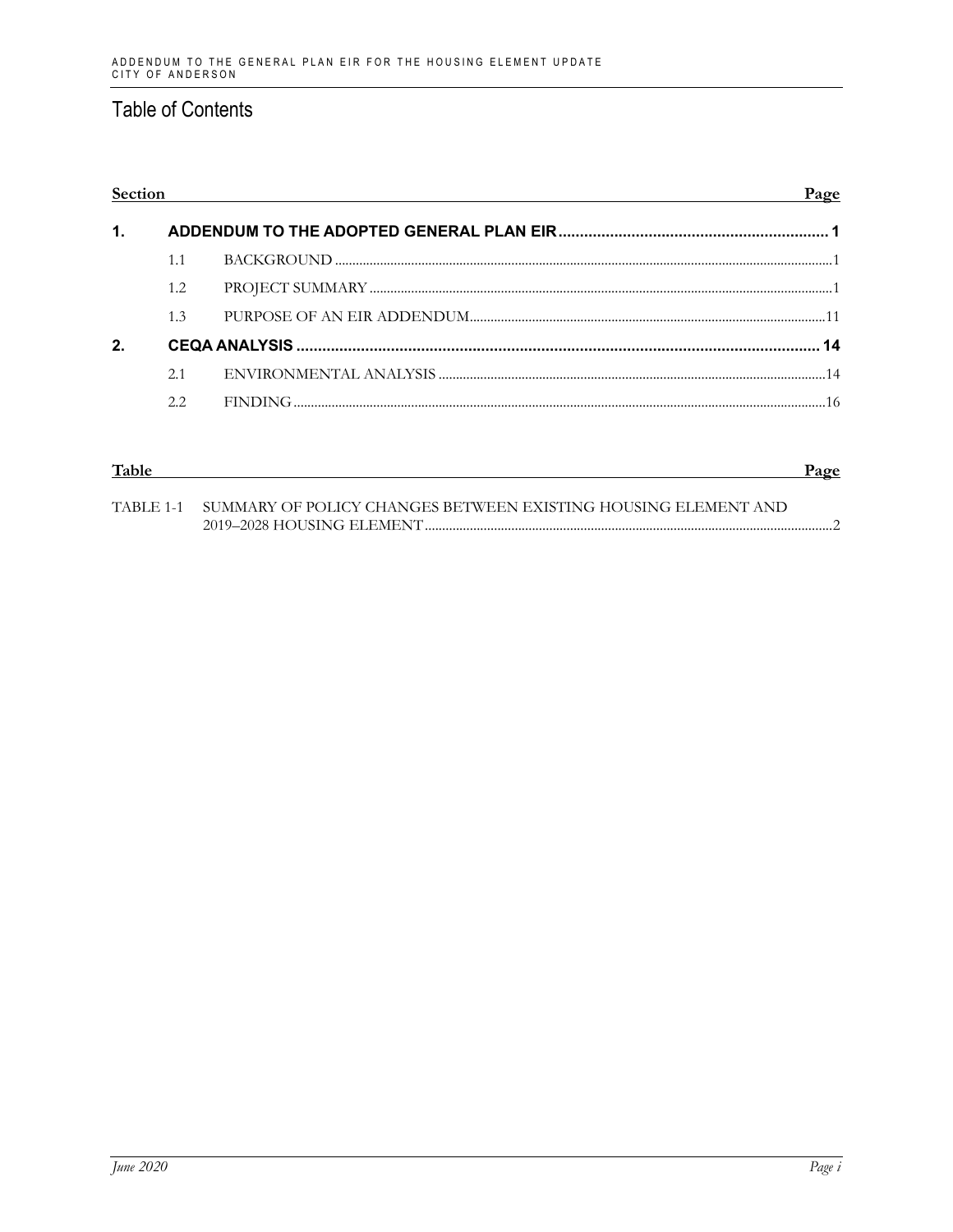*This page intentionally left blank.*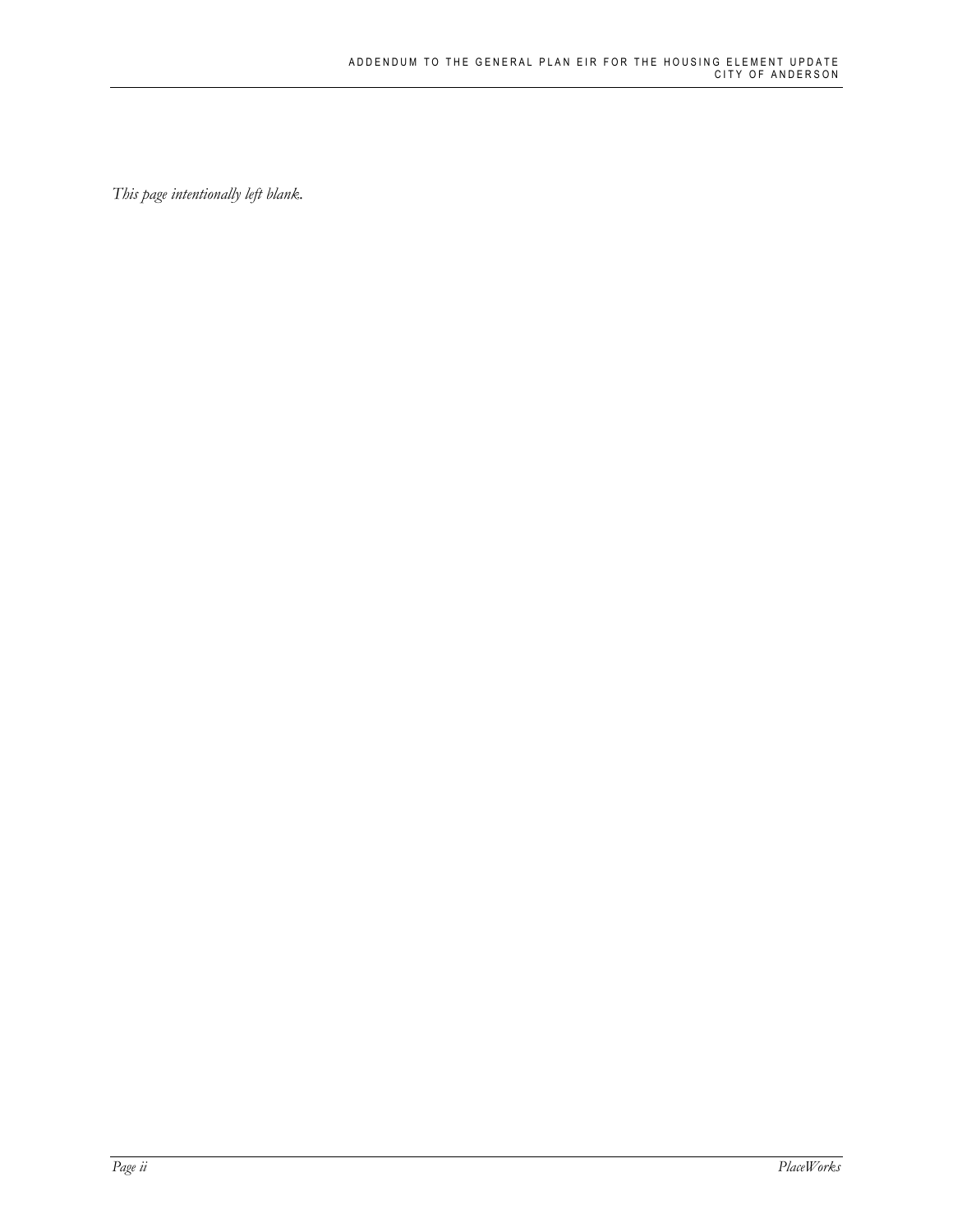# 1.Addendum to the Adopted General Plan EIR

# **1.1 BACKGROUND**

The proposed 2019–2028 Housing Element will replace the existing 2014 Housing Element and serve as the City of Anderson's (City's) guiding policy document that meets future needs of housing for all the City's economic levels. This document evaluates the environmental impact of the proposed update to the City of Anderson's Housing Element (Project). This addendum to the City of Anderson General Plan Environmental Impact Report (EIR) (State Clearinghouse Number 2006092026) demonstrates that the analysis contained in that EIR adequately addresses the potential physical impacts associated with implementation of the proposed 2019–2028 City of Anderson Housing Element and that none of the conditions described in California Environmental Quality Act (CEQA) Guidelines Section 15162 calling for the preparation of a subsequent EIR or negative declaration have occurred.

The City adopted the General Plan and certified the General Plan EIR in 2007. The General Plan serves to chart a course for City government. While the General Plan EIR did not address the current or proposed Housing Element, the policies in the General Plan address all physical development in Anderson.

As a policy document, the Housing Element does not result in physical changes to the environment but encourages the provision of affordable housing within the housing development projected within the existing land use designations in the Land Use Element of the General Plan. None of the policies in the proposed Project would change the existing land use pattern as established by the General Plan and evaluated in the EIR. All future construction within the city must comply with the General Plan, zoning ordinance, state and federal permits, and local development standards. In addition, future discretionary actions (i.e., use permits, site plan review) require independent and project-specific environmental review.

# **1.2 PROJECT SUMMARY**

CEQA requires the City to evaluate the environmental impacts associated with change to the environment. In this instance, most of the goals and policies from the previous Housing Element are continued through to the proposed 2019–2028 Housing Element. Table 1-1 includes the changes in goals or policies between the existing 2014 Housing Element and the proposed 2019–2028 Housing Element.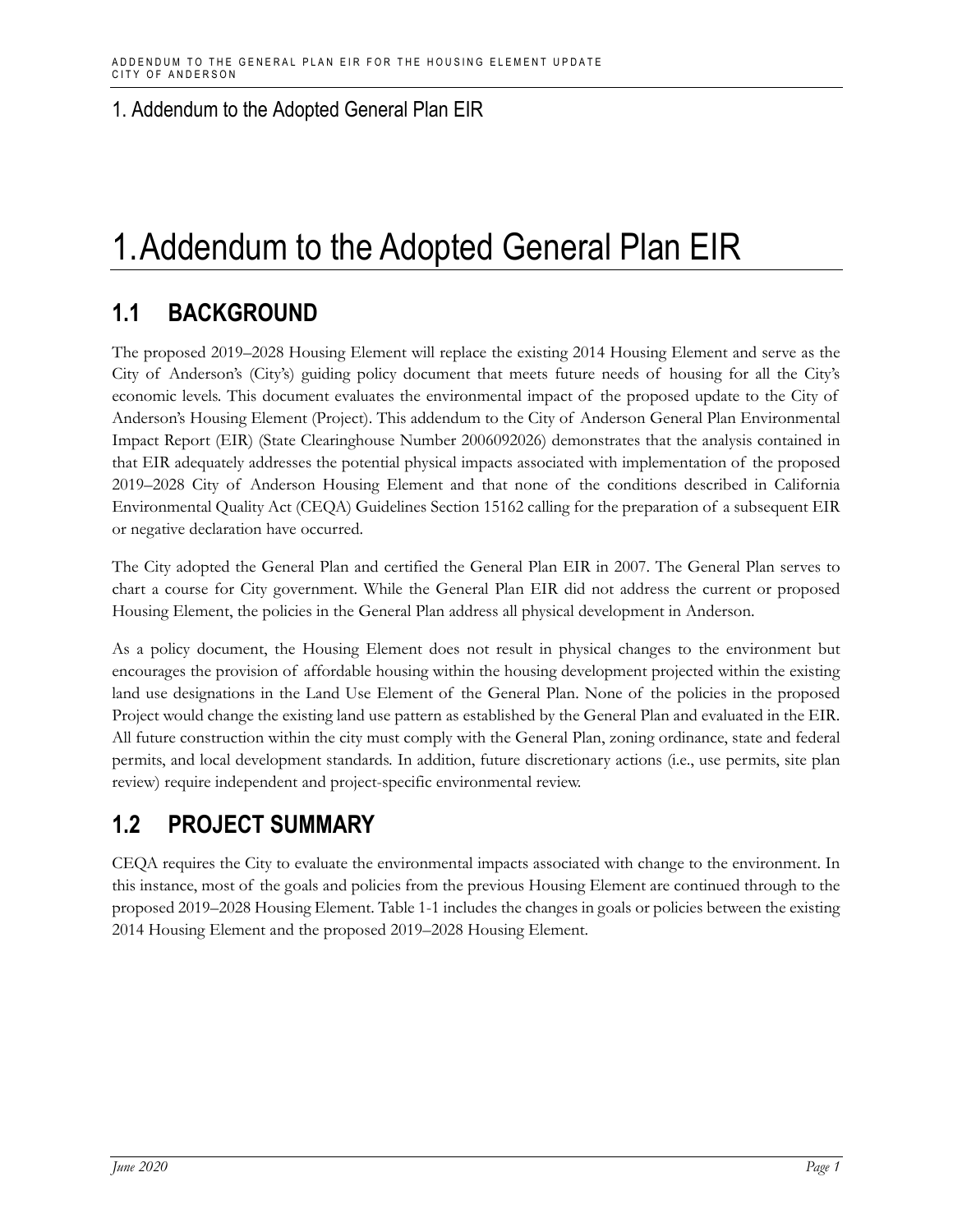#### **Table 1-1 Summary of Policy Changes Between Existing Housing Element and 2019–2028 Housing Element**

| <b>Implementation Measures</b>                                                                                                                                                                                                                                                                                                                                                                                                                                                                                                                                                                                                                                                                                                                                                                                                                                                                                                                                                                                                                                                                                                                                                                                                                                                                                                                                                                                                                                                                                                                                                                                         | <b>Progress</b>                                                                                                                                                                                                                                                                                                                                                                                                                                                                                                                                                                                              | <b>Continue/Modify/Delete</b>                                                                                                                                                                                              |
|------------------------------------------------------------------------------------------------------------------------------------------------------------------------------------------------------------------------------------------------------------------------------------------------------------------------------------------------------------------------------------------------------------------------------------------------------------------------------------------------------------------------------------------------------------------------------------------------------------------------------------------------------------------------------------------------------------------------------------------------------------------------------------------------------------------------------------------------------------------------------------------------------------------------------------------------------------------------------------------------------------------------------------------------------------------------------------------------------------------------------------------------------------------------------------------------------------------------------------------------------------------------------------------------------------------------------------------------------------------------------------------------------------------------------------------------------------------------------------------------------------------------------------------------------------------------------------------------------------------------|--------------------------------------------------------------------------------------------------------------------------------------------------------------------------------------------------------------------------------------------------------------------------------------------------------------------------------------------------------------------------------------------------------------------------------------------------------------------------------------------------------------------------------------------------------------------------------------------------------------|----------------------------------------------------------------------------------------------------------------------------------------------------------------------------------------------------------------------------|
| Program HE.1.1: High Quality in New Residential Development<br>The City will continue to seek, through a design review process, high-quality design and construction<br>in new residential developments, consistent with cost considerations for affordable housing, to reduce<br>long-term maintenance costs, provide long-lasting and sound housing for residents, ensure that<br>landscaping and accessible areas for public use are provided, and conserve natural resources.                                                                                                                                                                                                                                                                                                                                                                                                                                                                                                                                                                                                                                                                                                                                                                                                                                                                                                                                                                                                                                                                                                                                      | City of Anderson uses Design Review for all residential over 3<br>units, industrial, and commercial projects.                                                                                                                                                                                                                                                                                                                                                                                                                                                                                                | Continue as Program HE.1.1.                                                                                                                                                                                                |
| Program HE.1.2: Second Units<br>The City will promote second units through (1) a flyer or brochure to be available at the Planning and<br>Building divisions' permit counters, (2) the City's website, and/or (3) an informational insert in<br>property owner utility bills.                                                                                                                                                                                                                                                                                                                                                                                                                                                                                                                                                                                                                                                                                                                                                                                                                                                                                                                                                                                                                                                                                                                                                                                                                                                                                                                                          | City currently allows Accessory Dwelling Units (ADUs) pursuant<br>to Anderson Municipal Code Section 17.60.030. The City<br>encouraged and promoted ADUs through direct contact with<br>property owners.<br>No applications for ADUs were received during the planning<br>period.                                                                                                                                                                                                                                                                                                                            | Continue as Program HE.1.2 and<br>modify to also say, "The City will<br>amend its Zoning Ordinance to<br>comply with all state law<br>pertaining to Accessory Dwelling<br>Units (ADUs)." Change "second<br>unit" to "ADU." |
| Program HE.1.3: Density Bonuses and Other Regulatory Incentives<br>The City will continue to offer density bonuses of more than 25 percent and will provide at least one<br>other regulatory incentive as provided in the Anderson Zoning Ordinance, to comply with state law<br>regarding residential projects that include specified percentages of extremely low-income, very low-<br>income, low-income, and/or senior housing. The City will maintain the Zoning Ordinance provisions in<br>compliance with state law requirements for density bonuses.<br>The City will promote its density bonus program to prospective developers through (1) a pre-<br>application conference in which the City discusses its affordable housing goals, (2) the City's website,<br>and (3) ongoing contacts with nonprofit housing providers active in Shasta County to ensure their<br>awareness of the City's affordable housing incentives.<br>In addition to density bonuses, the City will continue to offer at least one other regulatory incentive,<br>which may include, but not be limited to, the following:<br>Direct financial aid in the form of a loan or grant.<br>A reduction in development standards such as reduced parking, reduced minimum lot sizes,<br>reduced setbacks, increased building height, etc.<br>Other regulatory incentives or concessions proposed by the developer or by the City that result<br>in identifiable cost reductions or avoidance.<br>Deferral of payment of City development impact fees until project occupancy, or other time<br>agreed to by the applicant and the City. | The City uses pre-application meetings to discuss density<br>bonus units.<br>Density bonuses and "by-right" multiple-family developments<br>are regularly promoted in discussions with developers<br>considering multiple-family housing projects in the city. In the<br>last several years there have been at least two such<br>discussions. Incentives for development, including parking and<br>building setback relief have been provided during the review<br>period for several projects, including a 6-unit market rate<br>multiple-family project and a 45-unit affordable Tax Increment<br>Project. | Continue as Program HE.1.3 and<br>modify to address recent state<br>law.                                                                                                                                                   |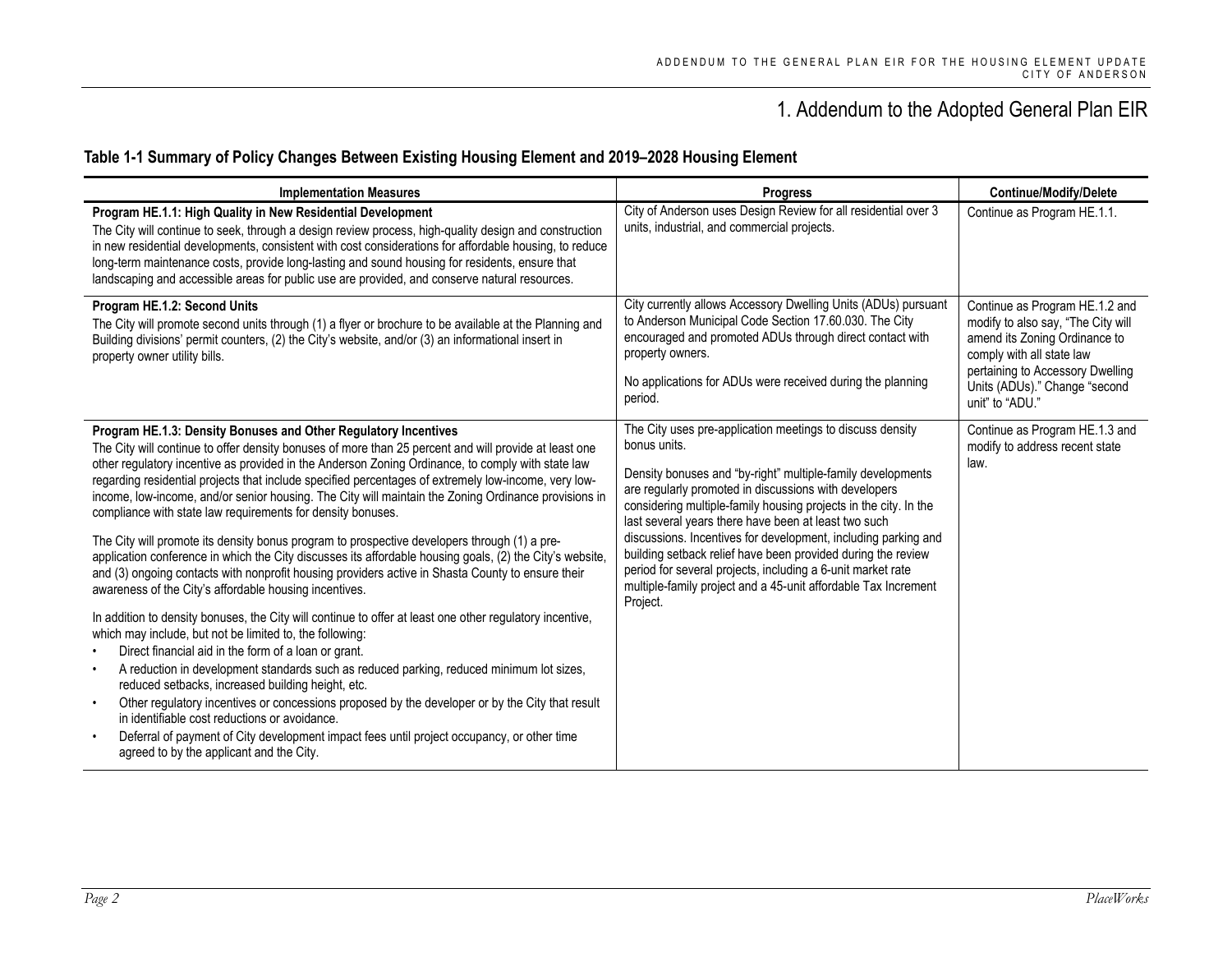| <b>Implementation Measures</b>                                                                                                                                                                                                                                                                                                                                                                                                                                                                                                                                                                                                                                                                                                                                                                                                                                                                                                                                                                                                                                                | <b>Progress</b>                                                                                                                                                                                                                                                                                                                                                                                                                                                                                                                                                                                                                                                                               | <b>Continue/Modify/Delete</b> |
|-------------------------------------------------------------------------------------------------------------------------------------------------------------------------------------------------------------------------------------------------------------------------------------------------------------------------------------------------------------------------------------------------------------------------------------------------------------------------------------------------------------------------------------------------------------------------------------------------------------------------------------------------------------------------------------------------------------------------------------------------------------------------------------------------------------------------------------------------------------------------------------------------------------------------------------------------------------------------------------------------------------------------------------------------------------------------------|-----------------------------------------------------------------------------------------------------------------------------------------------------------------------------------------------------------------------------------------------------------------------------------------------------------------------------------------------------------------------------------------------------------------------------------------------------------------------------------------------------------------------------------------------------------------------------------------------------------------------------------------------------------------------------------------------|-------------------------------|
| Program HE.1.4: Promote Homeownership for Low- and Moderate-Income Households<br>The City will continue to work with nonprofit organizations (such as LINC Housing Resources,<br>Christian Church Homes, Community Housing Improvement Program, Mercy Housing, and Habitat<br>for Humanity) and the Housing Authority to implement first-time homebuyer assistance programs for<br>low-income and moderate-income households. Nonprofit agencies will be the primary organizations<br>to process applications for first-time homebuyer assistance, coordinate lending decisions with<br>participating first-mortgage lenders, provide homebuyer training and technical assistance, and<br>manage loan portfolios.                                                                                                                                                                                                                                                                                                                                                             | Since 2014, the City has received 2 Community Development<br>Block Grants (CDBG grant(s)) totaling \$872,093. Of this<br>amount, \$500,000 has been allocated to support<br>Owner/Occupied Rehab and \$372,093 for Homeowners<br>Assistance Programs. Since 2014, the Homeowners<br>Assistance Program provided 5 loans to assist new<br>homeowners in the city. While the number of households<br>assisted each year varies, up to 10 households per year have<br>been assisted in the past.                                                                                                                                                                                                 | Continue as Program HE.1.4    |
| The City will promote first-time homebuyer assistance through informational literature and<br>applications available at City Hall, the public library, and other public locations; the City's website;<br>and referrals of inquiries to the Housing Authority or nonprofit program provider.                                                                                                                                                                                                                                                                                                                                                                                                                                                                                                                                                                                                                                                                                                                                                                                  | The City contracts with the Shasta County Housing Authority to<br>facilitate affordable housing programs.                                                                                                                                                                                                                                                                                                                                                                                                                                                                                                                                                                                     |                               |
| The City will also meet with the Housing Authority, nonprofit organizations, realtors, and lenders to<br>determine the feasibility of, and best method for, soliciting participation by home builders to include<br>less- costly homes that could be eligible for purchase by first-time homebuyers. The feasibility of<br>linking first-time homebuyer assistance in new single-family developments may depend on the<br>granting of density bonuses and other regulatory incentives.                                                                                                                                                                                                                                                                                                                                                                                                                                                                                                                                                                                        |                                                                                                                                                                                                                                                                                                                                                                                                                                                                                                                                                                                                                                                                                               |                               |
| Program HE.1.5: Continue to Use State, Federal, and Private Funding Programs<br>The City will continue to collaborate with affordable housing providers to identify appropriate state,<br>federal, or private funding programs from which to apply for grants and loans to finance the<br>development of housing affordable to low- and moderate-income households, the development of<br>shelter facilities for special housing needs groups, and the provision of supportive services. City staff<br>will meet periodically each year with Housing Authority staff and representatives of other agencies<br>and private entities that provide housing, shelter, and supportive services to determine (1) specific<br>projects or programs that these organizations intend to pursue, (2) funding requirements, (3)<br>appropriate state, federal, or private funding sources that should be accessed, (4) the appropriate<br>lead agency for submitting a funding request, and (5) the City's role in supporting a funding request<br>when the City is not the lead agency. | The City continues Home Reuse and applied for HOME<br>Investment Partnerships Program (HOME) and Technical<br>Assistance Collaborative (TAC) for Regency Place (Seasons)<br>Senior 80-unit Apartments Phase II that was completed in 2011.<br>In 2015, the City approved a 44-unit affordable housing project<br>"Diamond Court," which provides housing for low- and very-low<br>income residents. This project has received Tax Credit<br>Financing approval from the state. In 2015 and 2016, the City<br>supported the project's Tax Credit Allocation Committee (TCAC)<br>application directly as well as the application for HOME<br>Program for Rental New Housing Construction funds. | Continue as Program HE.1.5    |
| Program HE.1.6: Expanded Housing Opportunities Extremely Low-Income Households<br>In order to help meet the needs of extremely low-income persons and households, the City will<br>continue to prioritize funding and/or offer financial incentives or regulatory concessions to encourage<br>the development of single-room occupancy units and/or other units affordable to persons with<br>extremely low income, such as supportive and multifamily. Further, the City will continue to contact<br>qualified developers of low-income housing to discuss existing extremely low-income housing needs<br>in the City, as well as possible incentives for the development of housing.                                                                                                                                                                                                                                                                                                                                                                                        | The City offered applicable incentives to all affordable housing<br>developers who spoke with the City about a development<br>project. The City prioritized funding and/or offered financial<br>incentives or regulatory concessions when available to<br>encourage the development of single-room occupancy units<br>and/or other units affordable to persons with extremely low<br>income, such as supportive and multifamily. The City met with<br>developers of low-income housing to discuss existing extremely<br>low-income housing needs in the city, as well as possible<br>incentives for the development of housing.                                                               | Continue as Program HE.1.6    |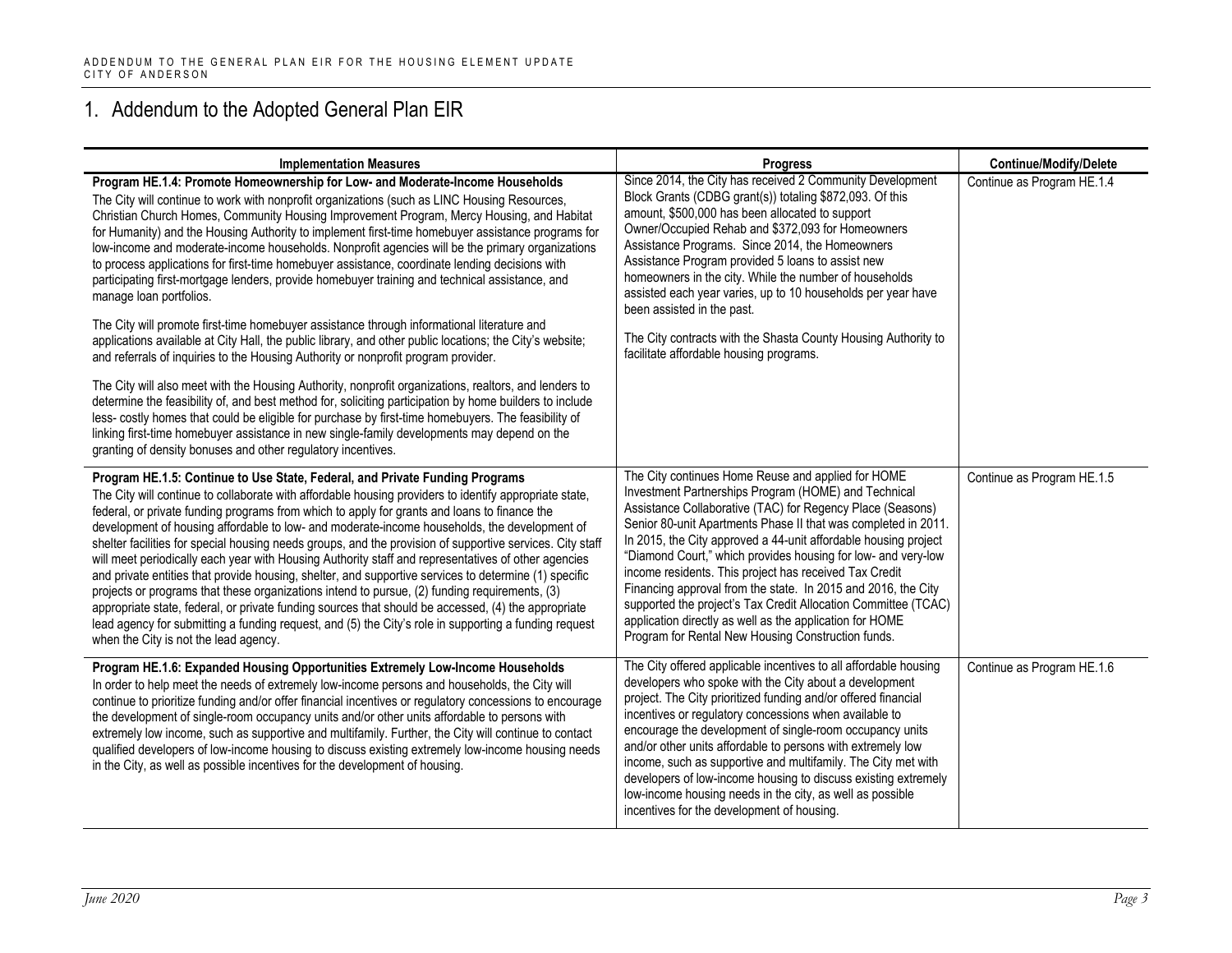| <b>Implementation Measures</b>                                                                                                                                                                                                                                                                                                                                                                                                                                                                                                                                                                                                                                                                                                                                                                                                                          | Progress                                                                                                                                                                                                                                                                                                                                                                                                                                                                                                                                                                                                               | <b>Continue/Modify/Delete</b>                                                                                                                                                                                                                                                      |
|---------------------------------------------------------------------------------------------------------------------------------------------------------------------------------------------------------------------------------------------------------------------------------------------------------------------------------------------------------------------------------------------------------------------------------------------------------------------------------------------------------------------------------------------------------------------------------------------------------------------------------------------------------------------------------------------------------------------------------------------------------------------------------------------------------------------------------------------------------|------------------------------------------------------------------------------------------------------------------------------------------------------------------------------------------------------------------------------------------------------------------------------------------------------------------------------------------------------------------------------------------------------------------------------------------------------------------------------------------------------------------------------------------------------------------------------------------------------------------------|------------------------------------------------------------------------------------------------------------------------------------------------------------------------------------------------------------------------------------------------------------------------------------|
| Program HE.2.1: Maintain an Adequate Land Inventory for Housing Needs<br>The City will continue to maintain an adequate inventory of vacant sites and sites with redevelopment<br>potential to meet, at a minimum, its share of Shasta County future housing needs. The City will<br>update its land inventory annually to reflect residential and mixed-use projects approved each year,<br>and will ensure that any projects approved with fewer housing units and/or at lower densities than<br>assumed in the Housing Element will not affect the City's ability to meet, at a minimum, its remaining<br>share of regional housing needs.                                                                                                                                                                                                           | City currently has adequate land to accommodate additional<br>housing for all income levels.                                                                                                                                                                                                                                                                                                                                                                                                                                                                                                                           | Continue as Program HE.2.1 and<br>modify: The City will annually<br>review the land inventory to<br>ensure the City is able to meet<br>the City's Regional Housing<br>Needs Allocation. If additional<br>capacity is needed, the City will<br>look to identify additional sites or |
| The City will use the annual update of the land inventory as a basis for determining whether<br>adjustments in zoning districts are necessary to meet Anderson's projected housing construction<br>needs. The City will continue to make the land inventory available to the public, interested<br>developers, and property owners and at the Planning Department's permit counter.                                                                                                                                                                                                                                                                                                                                                                                                                                                                     |                                                                                                                                                                                                                                                                                                                                                                                                                                                                                                                                                                                                                        | modify current zoning standards<br>and/or zoning districts.<br>Should it be determined that<br>additional capacity is still needed,                                                                                                                                                |
| Should the City determine that remaining sites, even with adjustments in zoning, are not adequate to<br>accommodate future housing needs, the City will work with the Shasta County Local Agency<br>Formation Commission (LAFCO) to determine the necessity for and feasibility of annexation to<br>increase land suitable for residential development. Any decision on whether to initiate annexation<br>proceedings will be made by the City Council after review of the land inventory and with the consent<br>of the affected property owners.                                                                                                                                                                                                                                                                                                      |                                                                                                                                                                                                                                                                                                                                                                                                                                                                                                                                                                                                                        | the City will work with the Shasta<br>County Local Agency Formation<br>Commission (LAFCO) to<br>determine the necessity for and<br>feasibility of annexation to<br>increase land suitable for<br>residential development.                                                          |
|                                                                                                                                                                                                                                                                                                                                                                                                                                                                                                                                                                                                                                                                                                                                                                                                                                                         |                                                                                                                                                                                                                                                                                                                                                                                                                                                                                                                                                                                                                        | Any decision on whether to<br>initiate annexation proceedings,<br>or to rezone existing properties,<br>will be made by the City Council<br>after review of the land inventory<br>and with the consent of the<br>affected property owners.                                          |
| Program HE.2.2: Facilitate Lot Mergers to Increase Housing Development Potential<br>The City will contact property owners of small adjacent infill lots, zoned to accommodate multifamily<br>housing, when such lots are vacant or underutilized, in order to encourage the owners to merge<br>suitable lots to increase the development potential for housing. The City will meet with interested<br>property owners to discuss the advantages of lot mergers and may offer incentives for owners to<br>merge their lots. Such incentives may include, but are not limited to, the option to use a planned<br>development combining zone that will offer greater flexibility in development standards, or the<br>provision of density bonuses and/or other incentives listed in Program 1.3 for projects that include<br>affordable or senior housing. | The City continually encourages lot mergers on small infill<br>parcels to increase development potential. This is not an<br>aggressive program. The City provides an annual housing<br>inventory. In 2017, the City approved two parcel maps for infill<br>properties to facilitate housing construction.<br>During the planning period, several properties were allowed to<br>be re-subdivided (split) to produce less than minimum lot sizes,<br>which allowed for the construction of infill residential<br>development. This is authorized by Anderson Municipal Code<br>Chapter 16.18 Modifications (Exceptions). | Continue as Program HE.2.2 and<br>modify in response to limited staff<br>capacity.                                                                                                                                                                                                 |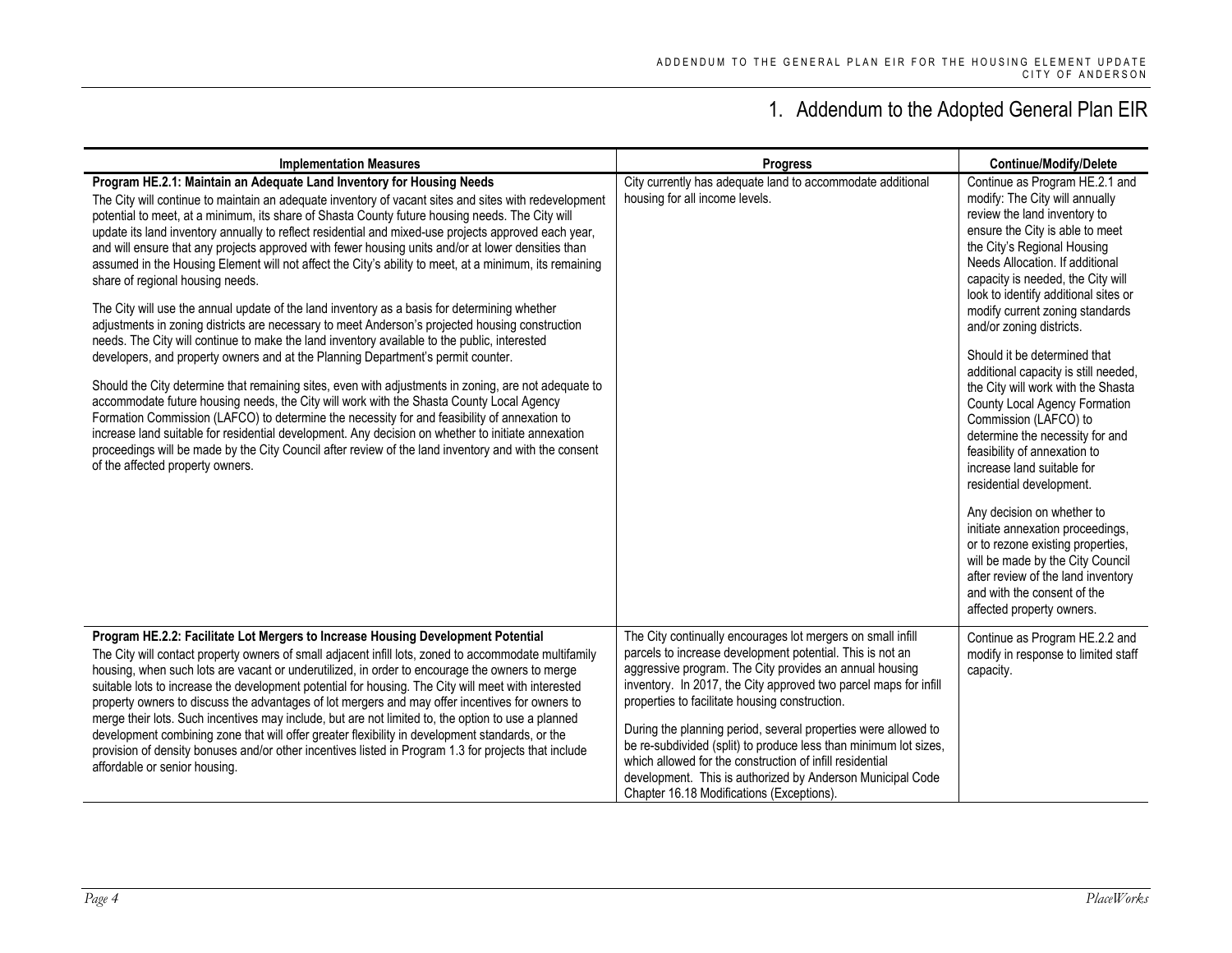| <b>Implementation Measures</b>                                                                                                                                                                                                                                                                                                                                                                                                                                                                                                                                                                                                                                                                               | <b>Progress</b>                                                                                                                                                                                                                                                                                                               | <b>Continue/Modify/Delete</b>                                                      |
|--------------------------------------------------------------------------------------------------------------------------------------------------------------------------------------------------------------------------------------------------------------------------------------------------------------------------------------------------------------------------------------------------------------------------------------------------------------------------------------------------------------------------------------------------------------------------------------------------------------------------------------------------------------------------------------------------------------|-------------------------------------------------------------------------------------------------------------------------------------------------------------------------------------------------------------------------------------------------------------------------------------------------------------------------------|------------------------------------------------------------------------------------|
| Program HE.2.3: Residential Mixed Use and Infill<br>The City will actively promote residential mixed-use development in appropriate commercial zones<br>and in the downtown area. The City will meet with property owners of sites and structures suitable for<br>residential mixed-use and/or infill development, and developers interested in developing such<br>property, to discuss opportunities and possible incentives to encourage development. Appropriate<br>sites include vacant infill parcels, underutilized properties, structures with underutilized floor space<br>above street level, and buildings that may be feasible to convert to residential or residential-<br>commercial mixed use. | The City has updated the City of Anderson General Plan and<br>Zoning Ordinance that includes a mixed-use zoning designation<br>for downtown development.<br>The City promoted residential mixed-use development and met<br>with owners. The City lacked staff capacity to complete<br>guidelines as described in the program. | Continue as Program HE.2.3 and<br>modify in response to limited staff<br>capacity. |
| To encourage property owners and developers to consider mixed-use and infill development<br>opportunities, the City will establish guidelines for multifamily development and adaptive reuse of<br>structures within the commercial districts, meet with interested property owners and developers,<br>support applications for state or federal funding for projects that will provide affordable housing,<br>provide information on state and federal programs that property owners can access directly, and<br>provide expedited permit processing that may be needed to access funding. Projects meeting the<br>criteria for density bonuses can also receive related incentives.                        |                                                                                                                                                                                                                                                                                                                               |                                                                                    |
| Program HE.3.1: Update the Zoning Ordinance (Title 17 of the Anderson Municipal Code)<br>The City will update the Zoning Ordinance to remove unnecessary constraints to the availability of<br>housing for all segments of the population. The City will implement the following code amendments:                                                                                                                                                                                                                                                                                                                                                                                                            | The City did not update the Zoning Ordinance as described in<br>this program.                                                                                                                                                                                                                                                 | Continue as Program HE.3.1                                                         |
| While transitional and supportive housing is allowed in all residential zoning districts in the City, this<br>type of housing is not allowed in the Agricultural (AG) or Mixed-Use (MU) zones, which do allow<br>residential uses. In order to fully comply with SB 2 (Cedillo), amend the Zoning Ordinance to allow<br>transitional and supportive housing in all zones allowing residential uses in the same way other<br>residential uses are allowed in those zones.                                                                                                                                                                                                                                     |                                                                                                                                                                                                                                                                                                                               |                                                                                    |
| Allow farmworker/employee housing of up to 12 units or 36 beds without discretionary review in all<br>zones allowing agricultural uses consistent with Health and Safety Code Section 17021.6.                                                                                                                                                                                                                                                                                                                                                                                                                                                                                                               |                                                                                                                                                                                                                                                                                                                               |                                                                                    |
| Program HE.3.2: Continue to Expedite Applications for Residential Development<br>The City will continue to expedite processing of housing development project proposals consistent<br>with General Plan policies and regulatory requirements (e.g., the California Environmental Quality<br>Act, the Subdivision Map Act) through the use of pre-application meetings. The City will promptly<br>schedule pre-application meetings to clarify the application process and development standards and<br>to explain possible incentives (e.g., density bonuses) to support the development of housing.                                                                                                         | The City of Anderson uses a pre-application process to facilitate<br>and expedite processing of applications.                                                                                                                                                                                                                 | Continue as Program HE.3.2 and<br>modify: to address Senate Bill 35                |
| Program HE.3.3: Use of Planned Development Process<br>The City will encourage applicants to use the City's Planned Development combining zone, when city<br>staff believe this option to be beneficial to the applicant, by explaining the benefits of this zone at pre-<br>application meetings for prospective projects. The City will prepare a brochure that describes the<br>Planned Development combining zone, the benefits of this option, and the application procedures.                                                                                                                                                                                                                           | The City encouraged applicants to use the City's Planned<br>Development Combining District (P-D). The City lacked staff<br>capacity to create an informational brochure.                                                                                                                                                      | Continue as Program HE.3.3                                                         |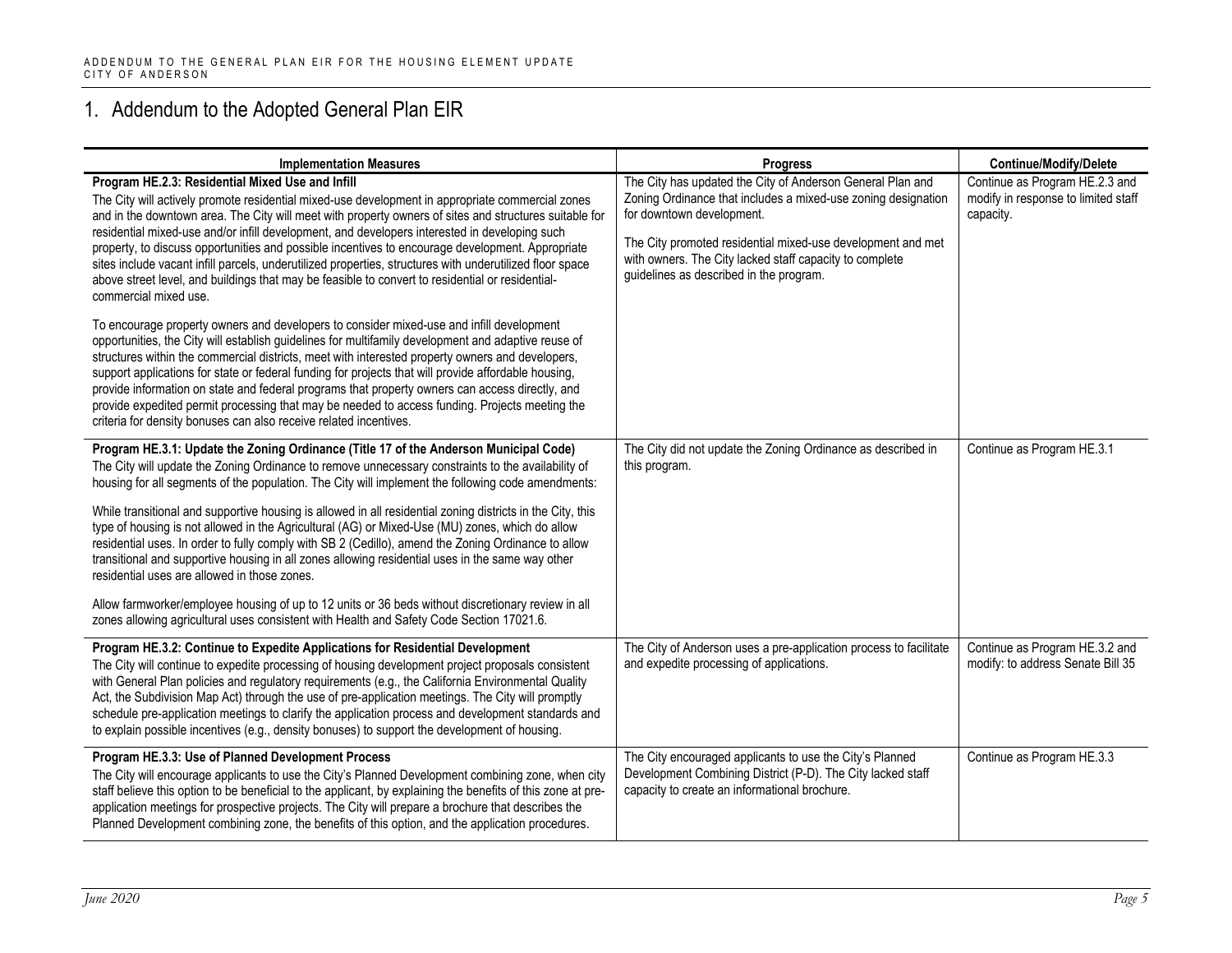| <b>Implementation Measures</b>                                                                                                                                                                                                                                                                                                                                                                                                                                                                                                                                                                                                                                                                                                                                | <b>Progress</b>                                                                                                                                                                                                                                                                                                                                                                                                                               | <b>Continue/Modify/Delete</b>                                                                                                                                                                                                                              |
|---------------------------------------------------------------------------------------------------------------------------------------------------------------------------------------------------------------------------------------------------------------------------------------------------------------------------------------------------------------------------------------------------------------------------------------------------------------------------------------------------------------------------------------------------------------------------------------------------------------------------------------------------------------------------------------------------------------------------------------------------------------|-----------------------------------------------------------------------------------------------------------------------------------------------------------------------------------------------------------------------------------------------------------------------------------------------------------------------------------------------------------------------------------------------------------------------------------------------|------------------------------------------------------------------------------------------------------------------------------------------------------------------------------------------------------------------------------------------------------------|
| Program HE.3.4: Evaluation of Certificate of Compatibility for Manufactured Housing<br>Government Code Section 65852.3 establishes certain requirements for the inclusion of<br>manufactured housing in a jurisdiction. One of these requirements is to consider manufactured<br>housing to have the same development standards to which a conventional single-family residential<br>dwelling on the same lot would be subject. Because the City requires a Certificate of Compatibility for<br>manufactured housing (Municipal Code Chapter 17.52), which is not required for single family<br>housing, this might be considered to be in disagreement with the requirements of Section of 65852.3.                                                          | The City reviewed the Certificate of Compatibility Policy and<br>found it to be in conformance with Government Code Section<br>65852.3.                                                                                                                                                                                                                                                                                                       | <b>Delete</b>                                                                                                                                                                                                                                              |
| As such, the City will review the Certificate of Compatibility process to determine if it is in compliance<br>with state law. If it is found to not be in compliance with state law, a revision of the Zoning Ordinance<br>revising or removing this requirement will be completed.                                                                                                                                                                                                                                                                                                                                                                                                                                                                           |                                                                                                                                                                                                                                                                                                                                                                                                                                               |                                                                                                                                                                                                                                                            |
| Program HE.4.1: Conduct Housing Condition Survey<br>The City will update its survey of exterior housing conditions. The objective of the survey will be to<br>characterize housing rehabilitation and replacement needs by category of substandard condition<br>(roof, for example), type of housing unit, and geographic area of the City. The updated survey will<br>assist the City in targeting its housing rehabilitation program to meet the most urgent needs.                                                                                                                                                                                                                                                                                         | The City has not had funding for a housing condition survey.<br>The last housing survey was completed in 2005. The City will<br>seek additional grant funding opportunities as they become<br>available.                                                                                                                                                                                                                                      | Continue as Program HE.4.1 and<br>modify: "Apply for CDBG or other<br>grant funds during the cycle to<br>fund a housing condition survey;<br>complete the survey within one<br>vear of obtaining grant funds<br>before the end of the planning<br>period." |
| Program HE.4.2: Housing Rehabilitation Program<br>The City will continue to apply, or support applications, for state and federal funding for housing<br>rehabilitation. The City will explore alternative methods for administering its housing rehabilitation<br>program when considering renewing its administrative relationship with the Housing Authority for<br>program implementation on behalf of the City.                                                                                                                                                                                                                                                                                                                                          | Since 2014, the City has received 2 CDBG grant(s) totaling<br>\$872,093. Of this amount, \$500,000 has been allocated to<br>support Owner/Occupied Rehab and \$372,093 for Homeowners<br>Assistance Programs. The City contracts with the Shasta<br>County Housing Authority to facilitate access to rehabilitation<br>funding as available. No homes were supported with<br>rehabilitation assistance in the City during the planning cycle. | Continue as Program HE.4.2                                                                                                                                                                                                                                 |
| Program HE.4.3: Improve the Condition of Rental Housing<br>The City will use local, state, federal, and private financial resources and regulatory incentives, to the<br>extent these resources are available and appropriate, to improve substandard rental housing units so<br>that they comply with current building code standards. For privately owned rental properties, the<br>program will focus on properties that (1) need substantial rehabilitation or reconstruction; (2) are<br>found to be uninhabitable by the City's building code enforcement officer; (3) have not previously<br>received financial assistance; (4) are not currently income or rent restricted; and (5) are thereby at<br>risk of being lost to the rental housing stock. | The City contracts with the Shasta County Housing Authority to<br>support access to rehabilitation funding as available. No homes<br>were supported with rehabilitation assistance in the City during<br>the planning cycle.                                                                                                                                                                                                                  | Continue as Program HE.4.3                                                                                                                                                                                                                                 |
| The City will use information collected from the exterior housing condition survey to target<br>substandard rental properties for improvement. The City will send letters to rental property owners<br>whose properties are found to need substantial rehabilitation to offer inspection services and<br>information on financial assistance available for housing rehabilitation.                                                                                                                                                                                                                                                                                                                                                                            |                                                                                                                                                                                                                                                                                                                                                                                                                                               |                                                                                                                                                                                                                                                            |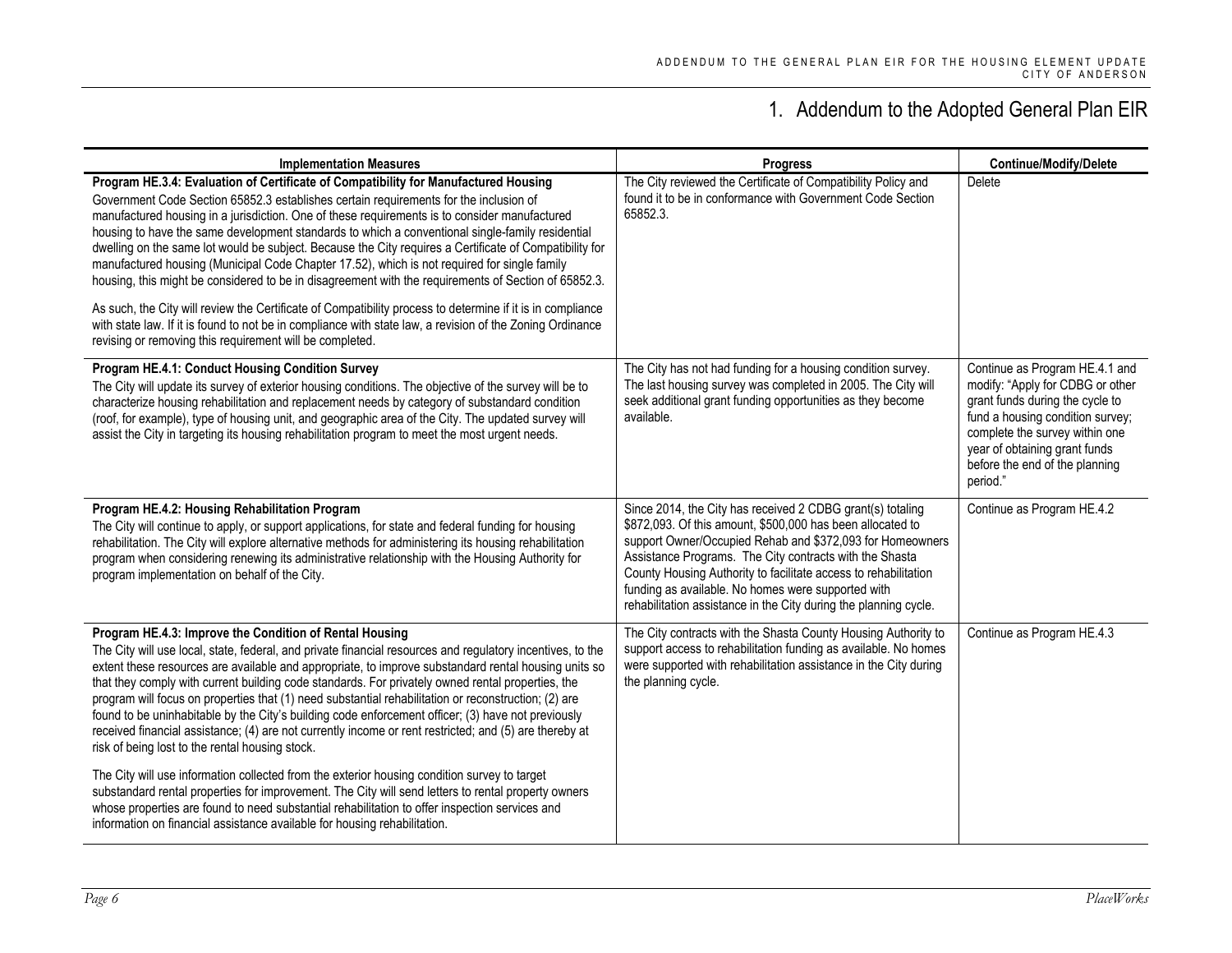| <b>Implementation Measures</b>                                                                                                                                                                                                                                                                                                                                                                                                                                                                                                                                                                                                                                                                                                                                                                                                                                                                                                                                                                                                                                                                                                                                                                                                                                                                                                                                                                                                   | <b>Progress</b>                                                                                                                                                                                                                                                                                   | <b>Continue/Modify/Delete</b>                                                                                   |
|----------------------------------------------------------------------------------------------------------------------------------------------------------------------------------------------------------------------------------------------------------------------------------------------------------------------------------------------------------------------------------------------------------------------------------------------------------------------------------------------------------------------------------------------------------------------------------------------------------------------------------------------------------------------------------------------------------------------------------------------------------------------------------------------------------------------------------------------------------------------------------------------------------------------------------------------------------------------------------------------------------------------------------------------------------------------------------------------------------------------------------------------------------------------------------------------------------------------------------------------------------------------------------------------------------------------------------------------------------------------------------------------------------------------------------|---------------------------------------------------------------------------------------------------------------------------------------------------------------------------------------------------------------------------------------------------------------------------------------------------|-----------------------------------------------------------------------------------------------------------------|
| In exchange for incentives and financial assistance, the City will require that the assisted housing<br>units be rented and affordable to very low- or low-income households for at least 20 years. The City's<br>intent in requiring long-term affordability is to ensure that substantially rehabilitated or reconstructed<br>housing units increase the stock of affordable rental housing. The City will also ensure that, after the<br>rehabilitation or reconstruction has been completed, the property owner provides relocation<br>assistance to current tenants and allows these tenants a right of first refusal to re-occupy their former<br>rental units or another equivalent unit.                                                                                                                                                                                                                                                                                                                                                                                                                                                                                                                                                                                                                                                                                                                                 |                                                                                                                                                                                                                                                                                                   |                                                                                                                 |
| Program HE.4.4: Address Unsafe Building Conditions<br>The City will continue to require and support abatement of unsafe residential structures, giving<br>property owners opportunities to correct deficiencies and offering incentives (such as financial<br>assistance under the housing rehabilitation program) when available to support rehabilitation of<br>unsafe structures. The City's code enforcement activities will focus on the most serious health and<br>safety issues and will continue to be complaint driven (based on complaints of unsafe building<br>conditions referred to the City).                                                                                                                                                                                                                                                                                                                                                                                                                                                                                                                                                                                                                                                                                                                                                                                                                     | City of Anderson continues to use code enforcement to gain<br>compliance with all building codes. This includes rental housing.<br>The City updated their code enforcement ordinance to ensure<br>compliance.                                                                                     | Continue as Program HE.4.4                                                                                      |
| Program HE.4.5: Preserve Historic and Architecturally Significant Residential Structures and<br>Allow Flexibility in Development Standards for Affordable Historic and Architecturally<br><b>Significant Structures</b><br>The City will comply with policies and implementation measures in the General Plan Community<br>Development Element for the preservation of architecturally and historically significant residential<br>structures. The City will ensure that historic preservation is given a high priority through its code<br>enforcement activities, housing rehabilitation program, other housing programs that affect existing<br>residential structures, and community planning in transitional areas where nonresidential intrusion<br>could adversely affect historic preservation. Additionally, the City will continue to permit alternate<br>building techniques to conserve historic and architecturally significant structures used to provide low-<br>and moderate-income housing.                                                                                                                                                                                                                                                                                                                                                                                                                     | The City of Anderson maintains a design review committee to<br>review changes to historic buildings and its Downtown Mixed-<br>Use zone district is designed to preserve historic buildings.                                                                                                      | Continue as Program HE.4.5                                                                                      |
| Program HE.5.1: Conserve the Affordability of Subsidized Rental Housing in Anderson<br>The Blue Oak Court Apartments is considered to be an "at-risk" affordable housing complex in the<br>City during the 2014-2024 time period. As such, to conserve the supply of affordable rental housing<br>in Anderson, the City will undertake the following actions:<br>Meet with the owners (or their representatives) of the subsidized rental housing developments<br>$\bullet$<br>that are facing unexpected risk to the affordable units in a timely fashion, to discuss their plans<br>for maintaining, converting, or selling their properties. If any of the owners indicate that the<br>affordability of the units is at risk of conversion to market rate housing or that the owner intends<br>to sell the property, the City will seek to facilitate the acquisition of the property by another for-<br>profit or nonprofit entity to preserve the rental units as affordable housing. The City will not take<br>part directly in negotiations regarding the property, but will apply for state or federal funding on<br>behalf of an interested nonprofit entity, if necessary, to protect the affordability of the rental<br>units. The City will request that the property owners provide evidence that they have complied<br>with state and federal regulations regarding notice to tenants and other procedural matters | The City of Anderson continues to have several apartment<br>complexes that offer housing affordable to low-income<br>residents. Blue Oak Court Apartments are now facing the<br>earliest date of conversion in 2062. There are no expected units<br>at-risk during the 2019-2028 planning period. | Continue as Program HE.5.1 and<br>modify: to refer to any<br>unexpected conversions or<br>changes in ownership. |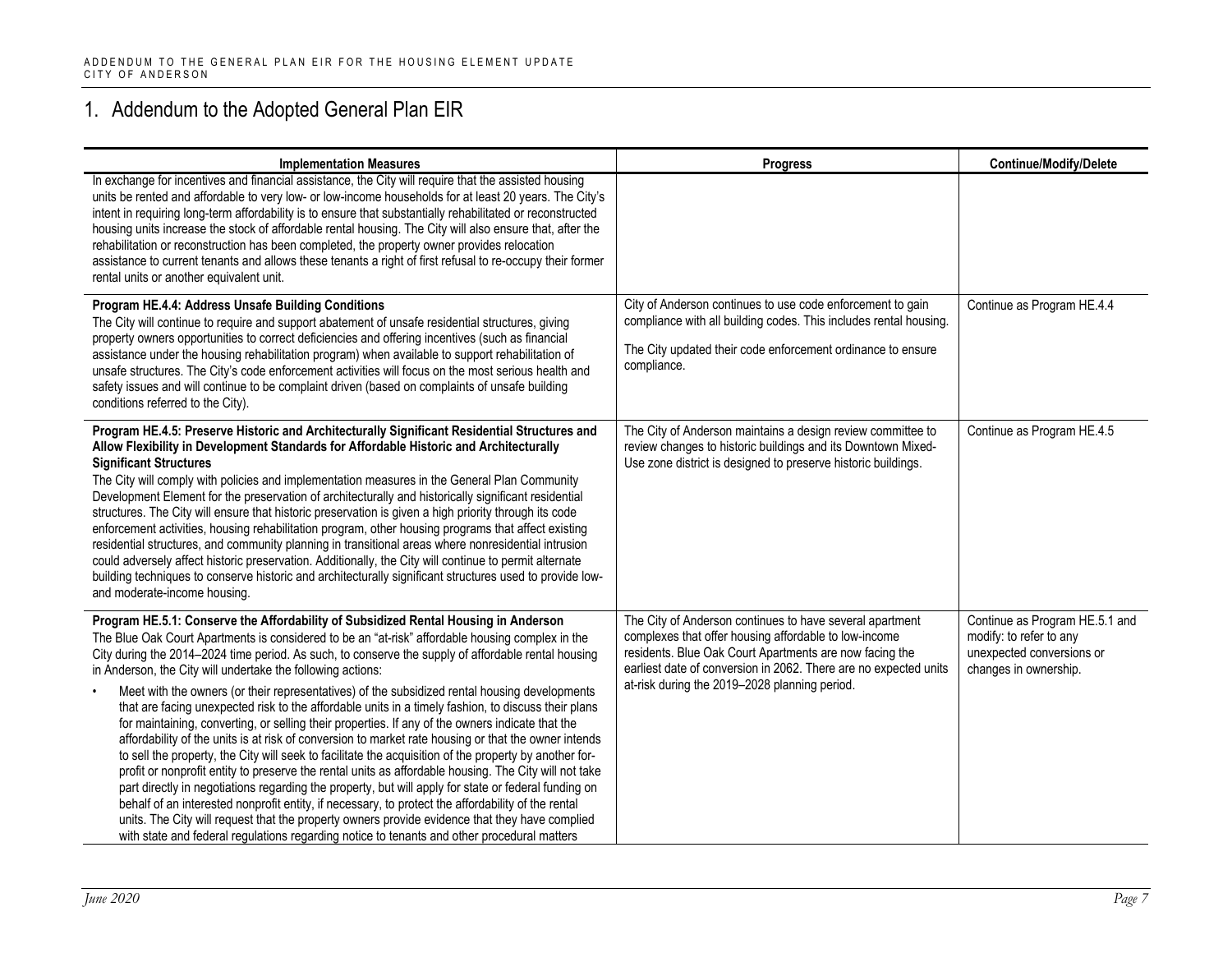| <b>Implementation Measures</b>                                                                                                                                                                                                                                                                                                                                                                                                                                                                                                                                                                                                                                                                                                                                                                                                                                                                                                                                                                                                                                                                                                                                                                                                                                                                                                                                               | <b>Progress</b>                                                                                                                                                                                                                                                                                                                                                                                                                                                                                     | <b>Continue/Modify/Delete</b>         |
|------------------------------------------------------------------------------------------------------------------------------------------------------------------------------------------------------------------------------------------------------------------------------------------------------------------------------------------------------------------------------------------------------------------------------------------------------------------------------------------------------------------------------------------------------------------------------------------------------------------------------------------------------------------------------------------------------------------------------------------------------------------------------------------------------------------------------------------------------------------------------------------------------------------------------------------------------------------------------------------------------------------------------------------------------------------------------------------------------------------------------------------------------------------------------------------------------------------------------------------------------------------------------------------------------------------------------------------------------------------------------|-----------------------------------------------------------------------------------------------------------------------------------------------------------------------------------------------------------------------------------------------------------------------------------------------------------------------------------------------------------------------------------------------------------------------------------------------------------------------------------------------------|---------------------------------------|
| related to conversion, and the City will contact HUD, if necessary, to verify compliance with<br>notice requirements.<br>Work with the Housing Authority to ensure that low-income tenants displaced as a result of a<br>$\bullet$<br>conversion receive priority for federal housing vouchers.<br>Ensure that tenants are adequately notified throughout the preservation/acquisition process as<br>$\bullet$<br>to the status of their housing units, impacts of the ownership change or preservation process on<br>occupancy and rents, their rights and responsibilities as tenants, and who to contact with<br>questions or concerns. The City will work with the responsible entity (whether the existing<br>property owner, the Housing Authority, a nonprofit entity, or a new for-profit entity) to distribute<br>information and conduct tenant meetings, as needed, to keep residents informed of the<br>preservation process, tenant options, and what to expect once the process has been completed.                                                                                                                                                                                                                                                                                                                                                            |                                                                                                                                                                                                                                                                                                                                                                                                                                                                                                     |                                       |
| Program HE.5.2: Mobile Home Parks<br>The City will continue to meet with mobile home park owners to discuss their long-term goals for their<br>properties and the need for and feasibility of preserving the parks as a resource for affordable<br>housing. Feasibility will be evaluated based on the current condition of park infrastructure and<br>buildings, the condition of mobile homes located in the park, parcel size, accessibility to services, and<br>surrounding land uses. The City will consider the following actions based on the feasibility of<br>preserving the parks:<br>Assist property owners in accessing state and federal funds for park improvements by providing<br>information to park owners on state and federal programs and/or providing referrals to nonprofit<br>organizations that can assist in preparing funding requests.<br>Facilitate a sale to park residents of those mobile home parks the City has targeted for<br>$\bullet$<br>preservation and whose owners do not desire to maintain the present use. If necessary to<br>facilitate a sale, the City will seek state and federal funding to assist residents in purchasing,<br>improving, and managing their parks and/or seek the expertise of a nonprofit organization with<br>experience in mobile home park sales and conversion to resident ownership and management. | The City of Anderson maintains jurisdiction for enforcement of<br>the mobile home parks and will continue to preserve housing<br>within the existing parks.<br>No rehabilitation projects were completed at mobile home parks<br>with City assistance. No sales of mobile home parks to their<br>residents were facilitated by the City.<br>No mobile home park owners communicated interest in<br>programs such as HCD's MPRROP (Mobilehome Park<br>Rehabilitation and Resident Ownership Program. | Continue as Program HE.5.2            |
| Program HE.5.3: Federal Housing Vouchers<br>The City will continue to collaborate with the Housing Authority to provide documentation to the<br>federal government that will support an increase in the number of housing vouchers available to City<br>residents. The City will also provide information at City Hall from the Housing Authority on the federal<br>housing voucher program and the responsibilities of owners of rental property under fair housing laws<br>with regard to housing vouchers. The City will provide information on the housing voucher program<br>directly to rental property owners in its contacts with those individuals.                                                                                                                                                                                                                                                                                                                                                                                                                                                                                                                                                                                                                                                                                                                 | The City of Anderson accomplishes this program by acting as a<br>referral service to inquiring landlords through the distribution of<br>pamphlets. The City participates with Shasta County Housing<br>Authority to facilitate these programs.                                                                                                                                                                                                                                                      | Continue as Program HE.5.3            |
| Program HE.6.1: Encourage the Production of Housing for Large Families<br>The City will encourage that at least 10 percent of housing units in new multifamily developments<br>include three- and four-bedroom dwellings, except for housing projects specifically designed for<br>seniors or single adults. The City will use its pre-application meeting process to promote the inclusion<br>of three- and four-bedroom units in multifamily development proposals. As part of the City's design<br>review process, market rate housing projects containing three- and four-bedroom units will be eligible                                                                                                                                                                                                                                                                                                                                                                                                                                                                                                                                                                                                                                                                                                                                                                 | The Diamond Street Affordable Housing Project, completed in<br>2018, provides 20 3-bedroom units, 16 2-bedroom units, and 8<br>1-bedroom units. These includes 24 ground-floor adaptable<br>units, 3 accessible units, and 1 sensory-impaired unit.                                                                                                                                                                                                                                                 | Delete; this is no longer a priority. |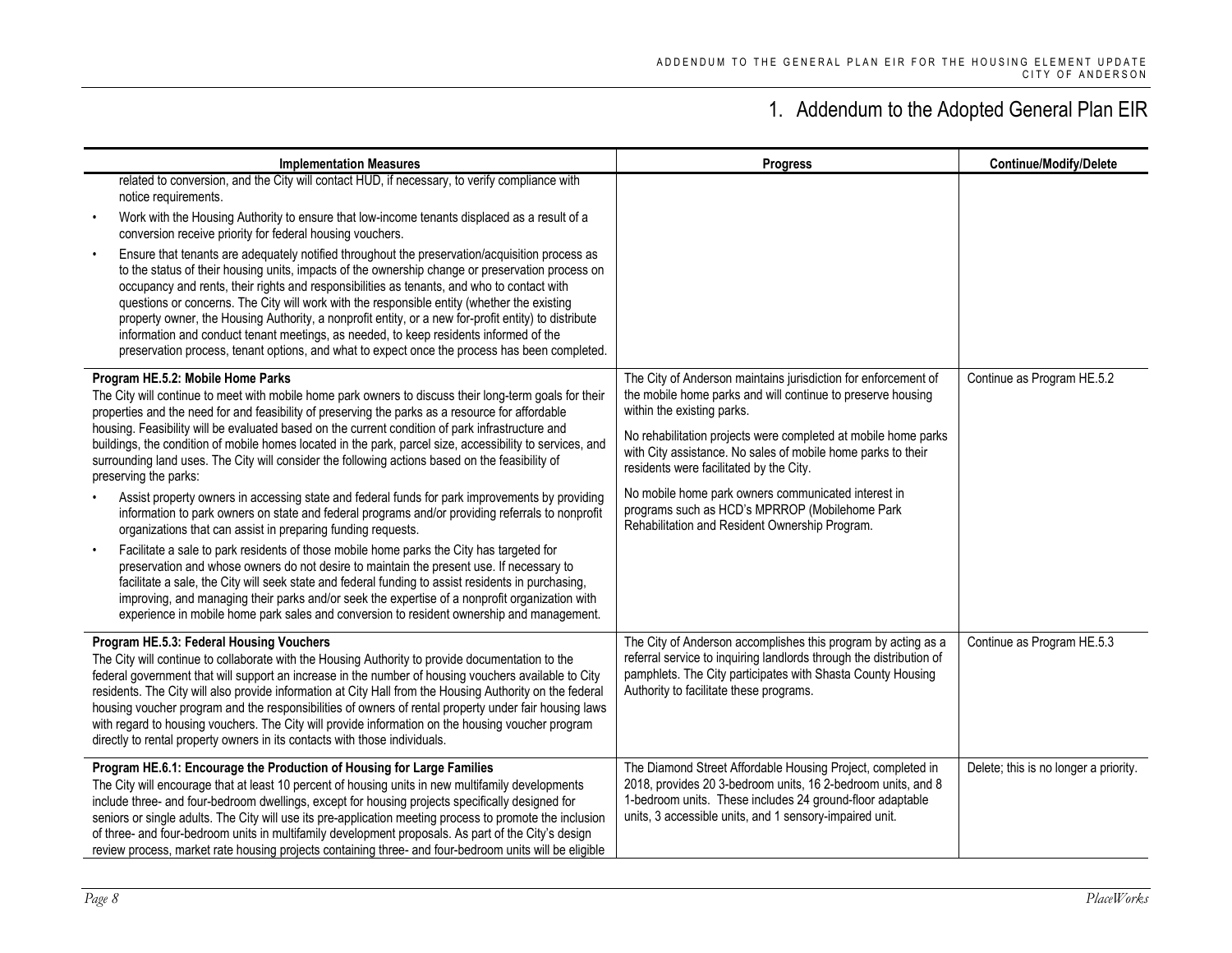| <b>Implementation Measures</b>                                                                                                                                                                                                                                                                                                                                                                                                                                                                                                                                                                                                                                                                                                                                                                                                                                                                                                                                                                                                                                                                                          | <b>Progress</b>                                                                                                                                                                                                                                                                             | <b>Continue/Modify/Delete</b>                                                                                                                                                        |
|-------------------------------------------------------------------------------------------------------------------------------------------------------------------------------------------------------------------------------------------------------------------------------------------------------------------------------------------------------------------------------------------------------------------------------------------------------------------------------------------------------------------------------------------------------------------------------------------------------------------------------------------------------------------------------------------------------------------------------------------------------------------------------------------------------------------------------------------------------------------------------------------------------------------------------------------------------------------------------------------------------------------------------------------------------------------------------------------------------------------------|---------------------------------------------------------------------------------------------------------------------------------------------------------------------------------------------------------------------------------------------------------------------------------------------|--------------------------------------------------------------------------------------------------------------------------------------------------------------------------------------|
| for a 10 percent density bonus and other incentives (e.g., Density Bonus for Housing Quality Design).<br>Affordable housing projects or mixed-income projects meeting the requirements for density bonuses<br>for affordable housing will continue to be eligible for a 25 percent density bonus and other incentives.<br>The City will include guidance in its design review process to clarify the number and/or percentage of<br>three- and four-bedroom units that would qualify for density bonuses.                                                                                                                                                                                                                                                                                                                                                                                                                                                                                                                                                                                                               | Between 2000 and 2018, the number of units in the city<br>increased as follows:<br>2-bedrooms: 112<br>3-bedrooms: 512<br>4-bedrooms: 15<br>5 or more bedrooms: 50                                                                                                                           |                                                                                                                                                                                      |
| Program HE.6.2: Special Needs Housing on Infill Sites<br>To increase the housing supply for special needs groups, the City will continue to seek the assistance<br>of the Housing Authority and nonprofit housing organizations to identify and secure funding sources<br>to develop vacant properties and to rehabilitate and convert nonresidential buildings to residential<br>use. This program will focus on infill development, mixed-use projects, the conversion of commercial<br>structures to residential use, and the conversion of substandard motels to permanent housing. To<br>implement this program, the City will (1) meet with Housing Authority representatives to provide<br>information on potential sites and housing development proposals that would be appropriate for the<br>use of housing vouchers in conjunction with state or federal new construction or rehabilitation<br>subsidies; and (2) meet with representatives of nonprofit housing providers to seek their interest in<br>securing funding for the development of infill sites or the conversion of nonresidential buildings. | The City met with the Housing Authority and nonprofits on an<br>as-needed basis as potential sites or projects became apparent.<br>The Diamond Street project is an infill site.                                                                                                            | Continue as Program HE.6.1                                                                                                                                                           |
| Program HE.6.3: Homeless Services<br>The City will periodically meet with homeless service providers in Shasta County to review the<br>potential need for and the feasibility of a local homeless shelter and/or a transitional housing facility,<br>and to review the types of properties and locations that may be considered for such facilities. In<br>addition, the City will support the development of a homeless shelter and/or transitional housing<br>facility to assist such persons in returning to permanent housing.                                                                                                                                                                                                                                                                                                                                                                                                                                                                                                                                                                                      | The City of Anderson refers the homeless to our local homeless<br>consortium, Good New Rescue Mission, and local churches.                                                                                                                                                                  | Continue as Program HE.6.2                                                                                                                                                           |
| Program HE.6.4: Continuum of Care for Seniors<br>To support the development of senior housing, especially a senior housing facility that provides a full<br>spectrum or "continuum of care"—from complete independent living to fully assisted care—within one<br>development, the City will "market" opportunities for such development and will offer appropriate<br>incentives to providers of continuum of care housing and services for seniors. The City will identify<br>such providers in Northern California and will provide them with information on local incentives for<br>senior housing projects. The City will also be prepared to facilitate proposals when such projects are<br>proposed.                                                                                                                                                                                                                                                                                                                                                                                                             | The City has continued to enforce state and federal standards<br>for accessibility of multifamily buildings. The City promotes<br>existing multifamily structures to meet current standards. The<br>City participates with Shasta County Housing Authority to<br>facilitate these programs. | Continue as Program HE.6.3                                                                                                                                                           |
| Program HE.6.5: Accessibility of Housing for Persons with Disabilities<br>The City will continue to enforce state and federal standards for the accessibility of multifamily<br>buildings for persons with disabilities. The City will also continue to promote accessibility<br>improvements for existing multifamily structures by making such improvements an eligible activity for<br>the housing and rental unit rehabilitation programs and by including information on accessibility<br>improvements in program literature.                                                                                                                                                                                                                                                                                                                                                                                                                                                                                                                                                                                      | No rehabilitation projects were completed with City assistance<br>during the planning period.                                                                                                                                                                                               | Continue as Program HE.6.4 and<br>modify to remove "City will<br>continue to enforce state and<br>federal standards," since this is<br>already part of the design review<br>process. |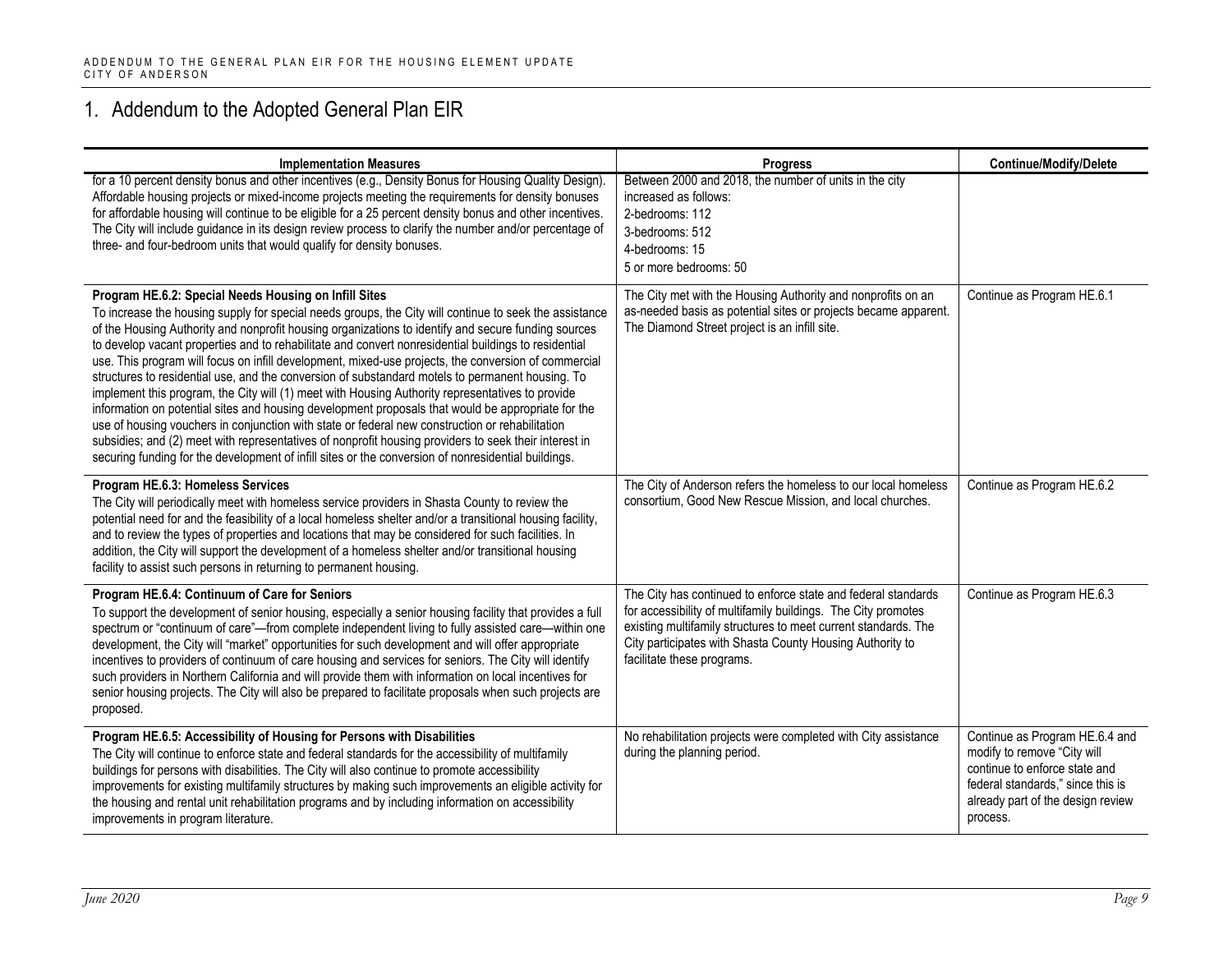| <b>Implementation Measures</b>                                                                                                                                                                                                                                                                                                                                                                                                                                                                                                                                                                                                                                                                                                                                                                                                                                                                               | <b>Progress</b>                                                                                                                                                                                                                                      | <b>Continue/Modify/Delete</b>                                                                                                                           |
|--------------------------------------------------------------------------------------------------------------------------------------------------------------------------------------------------------------------------------------------------------------------------------------------------------------------------------------------------------------------------------------------------------------------------------------------------------------------------------------------------------------------------------------------------------------------------------------------------------------------------------------------------------------------------------------------------------------------------------------------------------------------------------------------------------------------------------------------------------------------------------------------------------------|------------------------------------------------------------------------------------------------------------------------------------------------------------------------------------------------------------------------------------------------------|---------------------------------------------------------------------------------------------------------------------------------------------------------|
| Program HE.6.6: Special Needs Housing<br>In implementing affordable housing programs under Goal 1, the City will work with housing providers<br>to ensure that special housing needs are addressed for seniors, large families, female-headed<br>households, single-parent households with children, persons with disabilities, persons with<br>developmental disabilities, homeless individuals and families, and farmworker families. The City will<br>seek to meet these special housing needs through a combination of regulatory incentives, updated<br>zoning standards, new housing construction programs, housing rehabilitation projects, homebuyer<br>assistance programs, and support services.                                                                                                                                                                                                   | See progress of other programs (3.1, 6.1, 6.3, 6.4, and 6.5).                                                                                                                                                                                        | Continue as Program HE.6.6                                                                                                                              |
| Program HE.7.1: Energy Conservation in Residential Land Use Planning and Design<br>The City will continue to promote energy efficiency in residential land use planning and design<br>through techniques such as considering the layout and configuration of homes to take advantage of<br>solar access when feasible; the use of landscaping to reduce heat gain during warm weather; the<br>configuration of new developments to provide opportunities for non-motorized forms of travel; the<br>promotion of infill development to reduce travel distances; and the landscaping of parking areas to<br>provide shade. The City will promote these techniques through its subdivision site plan review and<br>design review processes in pre-application meetings, promotional literature available at the permit<br>counter, and the posting of information on energy conservation on the City's website. | The City enforced state law and encouraged projects, where<br>feasible to go beyond minimum requirements, to encourage and<br>facilitate infill development projects, and to support/encourage<br>energy conservation and green building techniques. | Continue as Program HE.7.1                                                                                                                              |
| Program HE.8.1: Promote Equal Housing Opportunities<br>The City will continue to provide information to the public regarding rights and responsibilities under<br>state and federal laws for non-discrimination in housing. The City will designate a contact person at<br>City Hall to provide information to the public and refer housing discrimination or fair housing inquiries<br>to the appropriate nonprofit legal service and/or the county, state, or federal agency that handles<br>housing discrimination complaints or provides fair housing information. The City will post information<br>on its website regarding individuals and organizations to contact for housing discrimination-related<br>matters and will provide free literature from these organizations for distribution at City Hall, the<br>Frontier Senior Center, and the Anderson Branch Library.                            | The Development Service Department provides information to<br>the public and provides referrals.                                                                                                                                                     | Continue as Program HE.8.1<br>Combine with Program HE.8.2<br>and modify to address new<br>Affirmatively Furthering Fair<br>Housing (AFFH) requirements. |
| Program HE.8.2: Organize Fair Housing Event<br>The City will continue to collaborate with the Housing Authority, the Shasta County Association of<br>Realtors, and Legal Services of Northern California to continue a fair housing program that will be<br>scheduled as part of a larger community-wide event that will draw from all segments of the<br>community. The fair housing component of the annual community event will be advertised and<br>promoted in a manner similar to the event itself. The City may or may not take the lead to coordinate<br>the fair housing program, depending on the roles and responsibilities agreed to by participating<br>organizations.                                                                                                                                                                                                                          | The City of Anderson partners with Legal Services of Northern<br>California to conduct an Annual Fair Housing Workshop.                                                                                                                              | Continue as Program HE.8.1<br>Combine with Program HE.8.1<br>and modify to address new AFFH<br>requirements.                                            |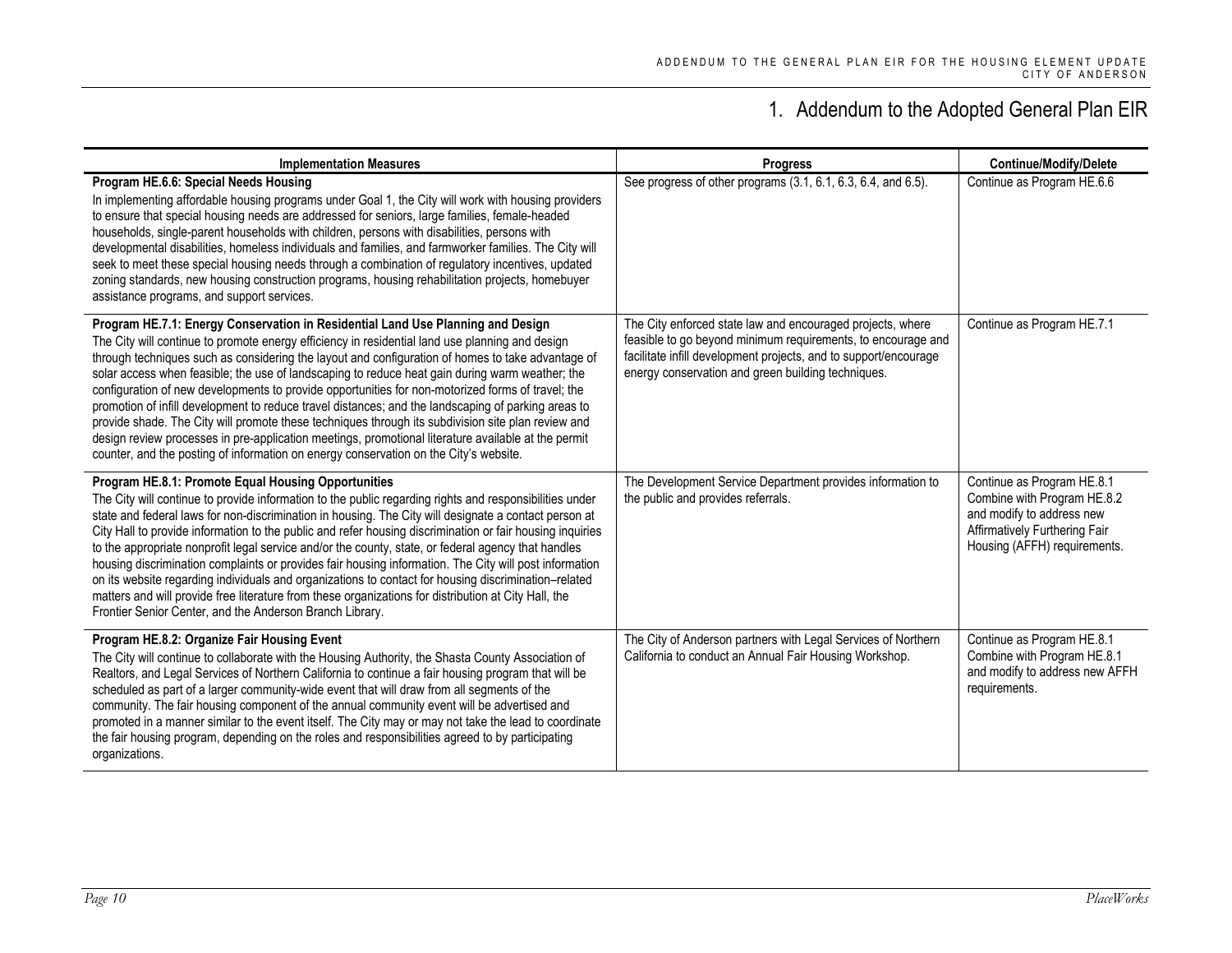As shown in Table 1-1, the proposed 2019–2028 Housing Element consolidates many goals and policies from the previous Housing Element to aid in implementation and to eliminate redundancy. The following three policies are new to the City and are included in the proposed 2019–2028 Housing Element:

- **Program HE.2.4: Residential By-Right for Developments with 20 percent Affordable –** To comply with Assembly Bill (AB) 1397, sites with Assessor's Parcel Numbers (APNs) 201-060-020, 201- 170-031, and 201-630-005 in the vacant land inventory in this sixth cycle Housing Element shall be allowed to be developed for residential use by-right, in accordance with Government Code 65583.2(c). This by-right (without discretionary review) requirement is only for housing developments in which at least 20 percent of the units are affordable to lower-income households. The application of the requirement should not be used to further constrain the development of housing. As such, housing developments that do not contain the requisite 20 percent would still be allowed to be developed according to the underlying (base) zoning. APNs 201-060-020, 201-170-031, and 201-630-005 are currently zoned C-1, which requires a Use Permit for multifamily housing development. The City may modify the Zoning Ordinance to reflect the by-right provisions described in this program.
- **Program HE.6.5: Assistance for Persons with Developmental Disabilities –** Work with Far Northern Regional Center, to implement programs, including:
	- o An outreach program that informs families in the City about housing and services available for persons with developmental disabilities. The program could include developing an informational brochure and directing people to service information on the City's website.
	- o A program to encourage housing providers to designate a portion of new affordable housing developments for persons with disabilities, especially persons with developmental disabilities, and pursue funding sources designated for persons with special needs and disabilities.
- **Program HE.8.2: Promote Environmental Justice –** Each time a housing project is proposed that may have an effect on a particular group or neighborhood, the City will make efforts to distribute information on the project to ensure that the group or neighborhood is made aware of the project and the process and has the opportunity to respond.

# **1.3 PURPOSE OF AN EIR ADDENDUM**

According to CEQA Guidelines Section 15164(a), an addendum shall be prepared if some changes or additions to a previously adopted EIR are necessary, but none of the conditions enumerated in CEQA Guidelines Sections 15162(a)(1)–(3) calling for the preparation of subsequent EIR have occurred. As stated in CEQA Guidelines Section 15162 (Subsequent EIRs and Negative Declarations):

When an EIR has been certified or negative declaration adopted for a project, no subsequent EIR shall be prepared for that project unless the lead agency determines, on the basis of substantial evidence in the light of the whole record, one or more of the following: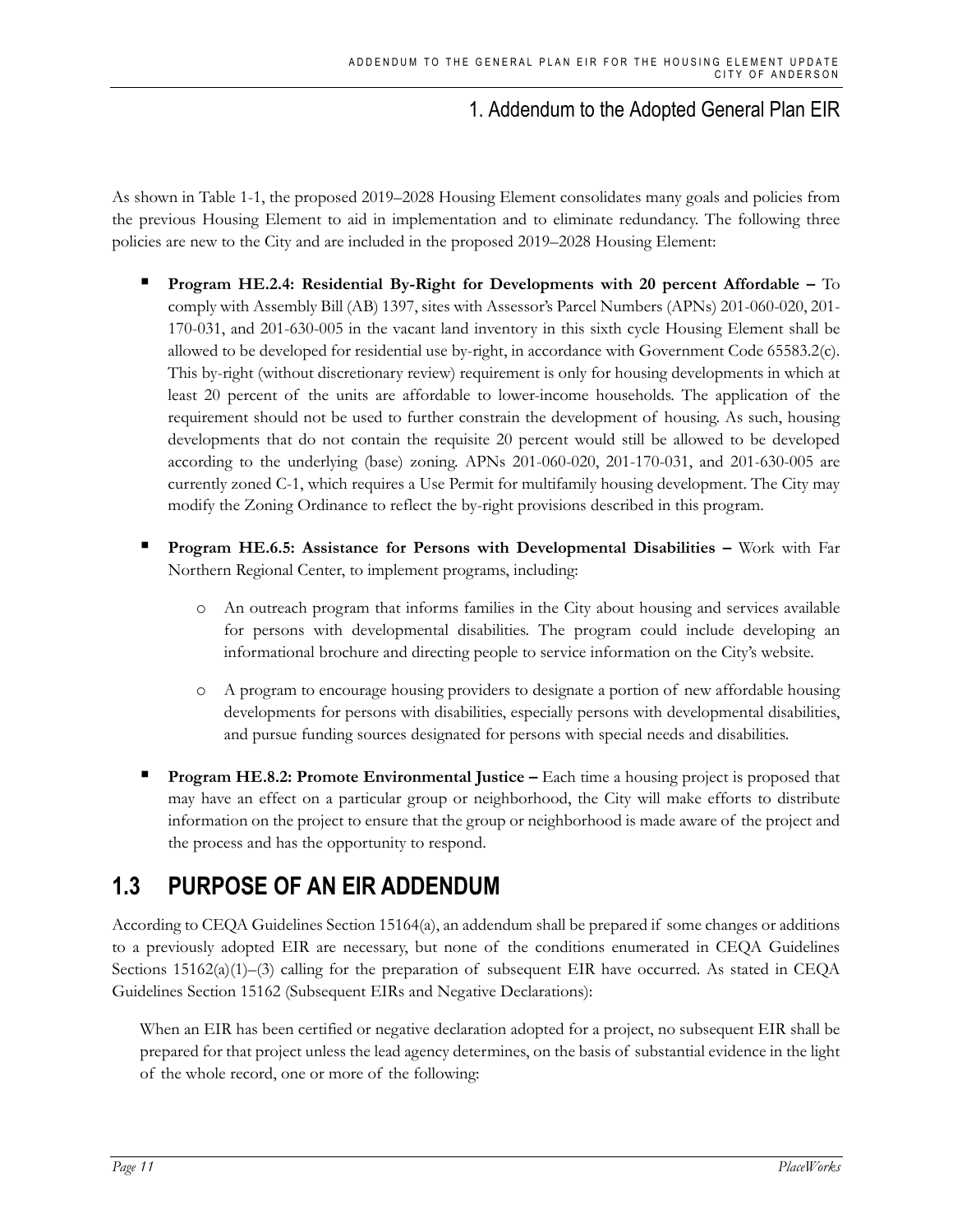- (1) Substantial changes are proposed in the project which will require major revisions of the previous EIR or negative declaration due to the involvement of new significant environmental effects or a substantial increase in the severity of previously identified significant effects;
- (2) Substantial changes occur with respect to the circumstances under which the project is undertaken which will require major revisions of the previous EIR or negative declaration due to the involvement of new significant environmental effects or a substantial increase in the severity of previously identified significant effects; or
- (3) New information of substantial importance, which was not known and could not have been known with the exercise of reasonable diligence at the time the previous EIR was certified as complete or negative declaration was adopted, shows any of the following:
	- (a) The project will have one or more significant effects not discussed in the previous EIR or negative declaration;
	- (b) Significant effects previously examined will be substantially more severe than shown in the previous EIR;
	- (c) Mitigation measures or alternatives previously found not to be feasible would in fact be feasible and would substantially reduce one or more significant effects of the project, but the project proponents decline to adopt the mitigation measure or alternative; or
	- (d) Mitigation measures or alternatives which are considerably different from those analyzed in the previous EIR would substantially reduce one or more significant effects on the environment, but the project proponents decline to adopt the mitigation measure or alternative.

The proposed Project would fulfill none of the conditions outlined in CEQA Guidelines Sections 15162(a)(1)- (3) as these changes would not result in new significant environmental effects or a substantial increase in the severity of previously identified significant effects requiring major revisions to the 2007 General Plan EIR. Accordingly, this checklist provides the substantial evidence required by CEQA Guidelines Section 15164(e) to support the finding that a subsequent EIR is not required and an addendum to the General Plan EIR is the appropriate environmental document to address changes to the project.

As stated in CEQA Guidelines Section 15164 (Addendum to an EIR):

- (a) The lead agency or responsible agency shall prepare an addendum to a previously certified EIR if some changes or additions are necessary but none of the conditions described in Section 15162 calling for preparation of a subsequent EIR have occurred.
- (b) An addendum to an adopted negative declaration may be prepared if only minor technical changes or additions are necessary or none of the conditions described in Section 15162 calling for the preparation of a subsequent EIR or negative declaration have occurred.
- (c) An addendum need not be circulated for public review but can be included in or attached to the final EIR or adopted negative declaration.
- (d) The decision-making body shall consider the addendum with the final EIR or adopted negative declaration prior to making a decision on the project.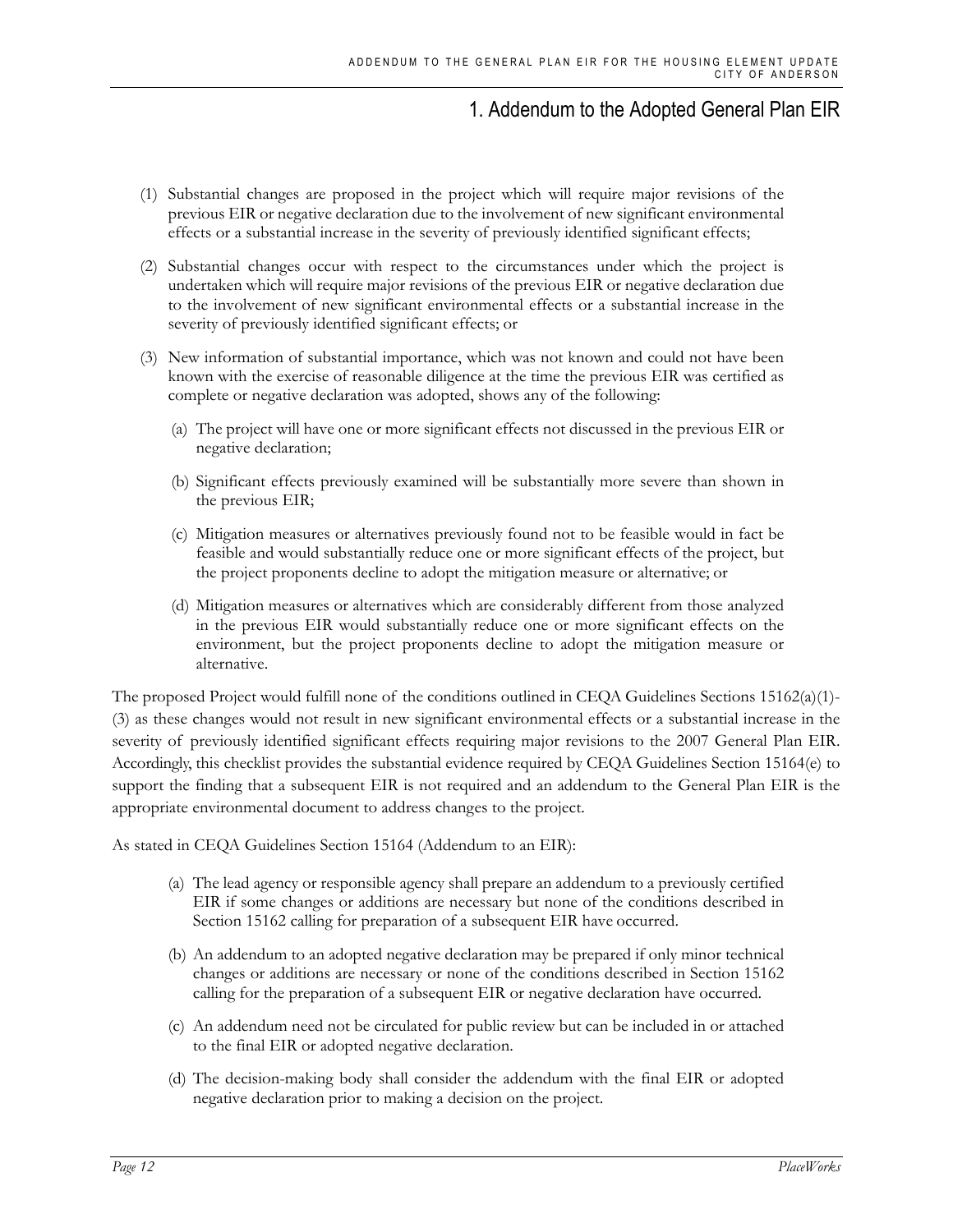(e) A brief explanation of the decision not to prepare a subsequent EIR pursuant to Section 15162 should be included in an addendum to an EIR, the lead agency's findings on the project, or elsewhere in the record. The explanation must be supported by substantial evidence.

A copy of this addendum, and all supporting documentation, may be reviewed or obtained at the City of Anderson Planning Department, 1887 Howard Street, Anderson, California 96007.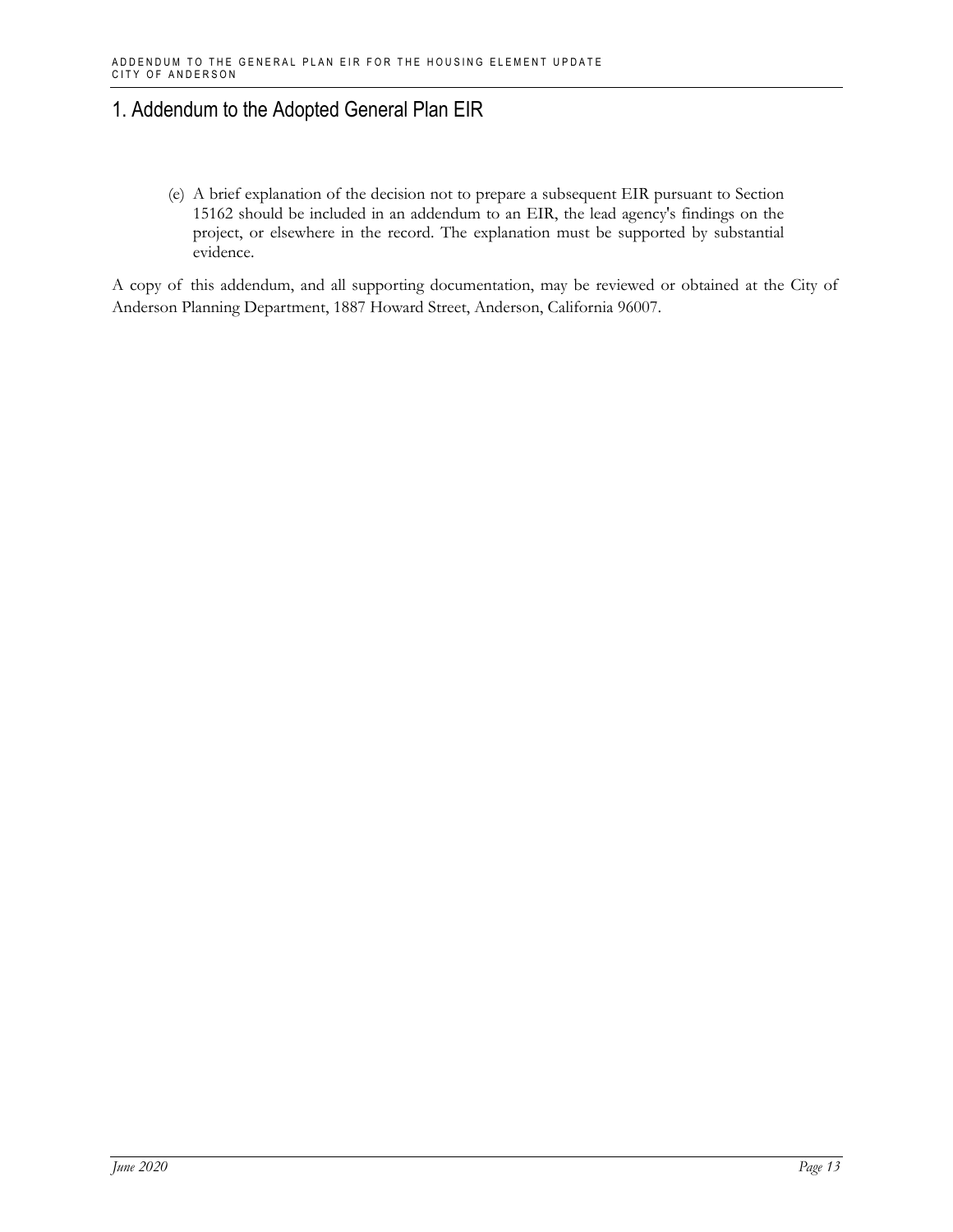# **2.1 ENVIRONMENTAL ANALYSIS**

Section 15164(b) of the "CEQA Guidelines" (Title 14, Cal. Code of Regs., Section 15000 et seq.) authorizes a lead agency to prepare an addendum to an EIR "if only minor technical changes or additions are necessary or none of the conditions described in Section 15162 calling for preparation of a subsequent EIR have occurred."

The General Plan EIR acknowledges that new development permitted and regulated by the General Plan will have some significant and unavoidable environmental impacts. These significant and unavoidable impacts include conversion of farmland to non-agricultural use; substantial population growth, either directly or indirectly; cumulative increases in traffic that will result in degradation of levels of service; and exacerbation of the air basin's nonattainment status for particulate matter with a diameter of 10 microns or less ( $\text{PM}_{10}$ ) as a result of future development.

The General Plan EIR evaluates the proposed revisions to the goals, policies, and implementation action of the City of Anderson General Plan, which was adopted in 1989. The General Plan consists of general policies concerning land use, public services and infrastructure, and resource management. Consequently, General Plan revisions have very few, if any, specific environmental impacts. The General Plan is largely designed to be selfmitigating by incorporating policies and implementation measures that address and mitigate related environmental impacts.

Table 1-1 shows that most of the existing Housing Element policies will remain unchanged with the proposed Project. The three new policies are either informative or reflect state law. The informative policies will increase the local discussion of environmental justice and advocate for more housing to help those with disabilities. The program requiring by-right development for those projects that meet 20 percent affordability requirements is consistent with state law and allows the City to apply objective design standards for development within the R-2 and R-3 zone districts. The application of objective design guidelines would eliminate the need for design review as currently required by Section 17.62.020 B of the Anderson Municipal Code.

Thus, the finding of the General Plan EIR is that there are no impacts that will, as a result of adopting the General Plan revisions, require impact-specific mitigation measures. Further, based on review of the General Plan EIR, and consideration that the proposed 2019–2028 Housing Element does not add new policies that would affect development in the city, the project would result in less-than-significant impacts.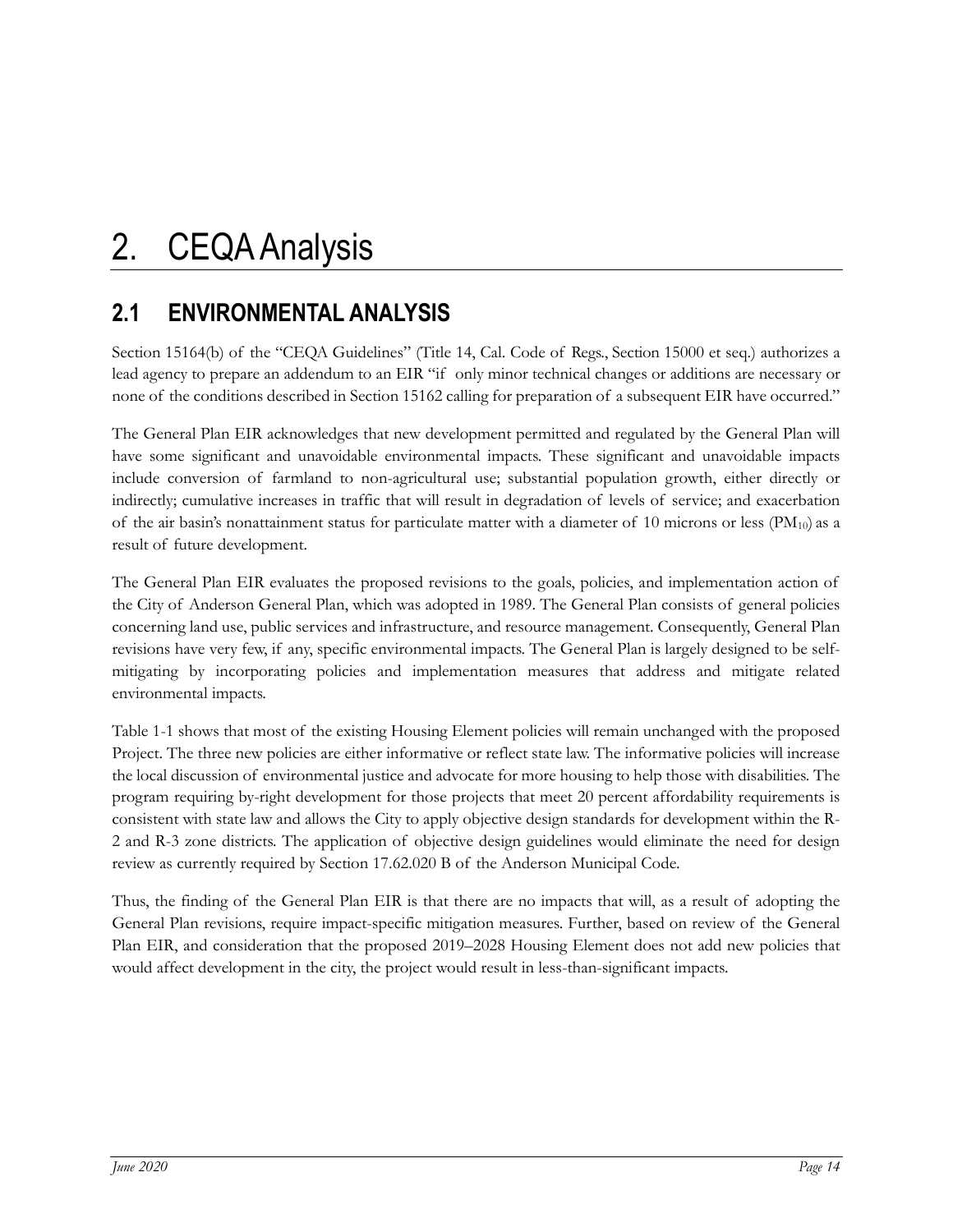As the proposed 2019–2028 Housing Element does not change any land use designation or zone district, the impacts of the proposed Project will be no more substantial than analyzed in the General Plan EIR. No new mitigation measures are necessary.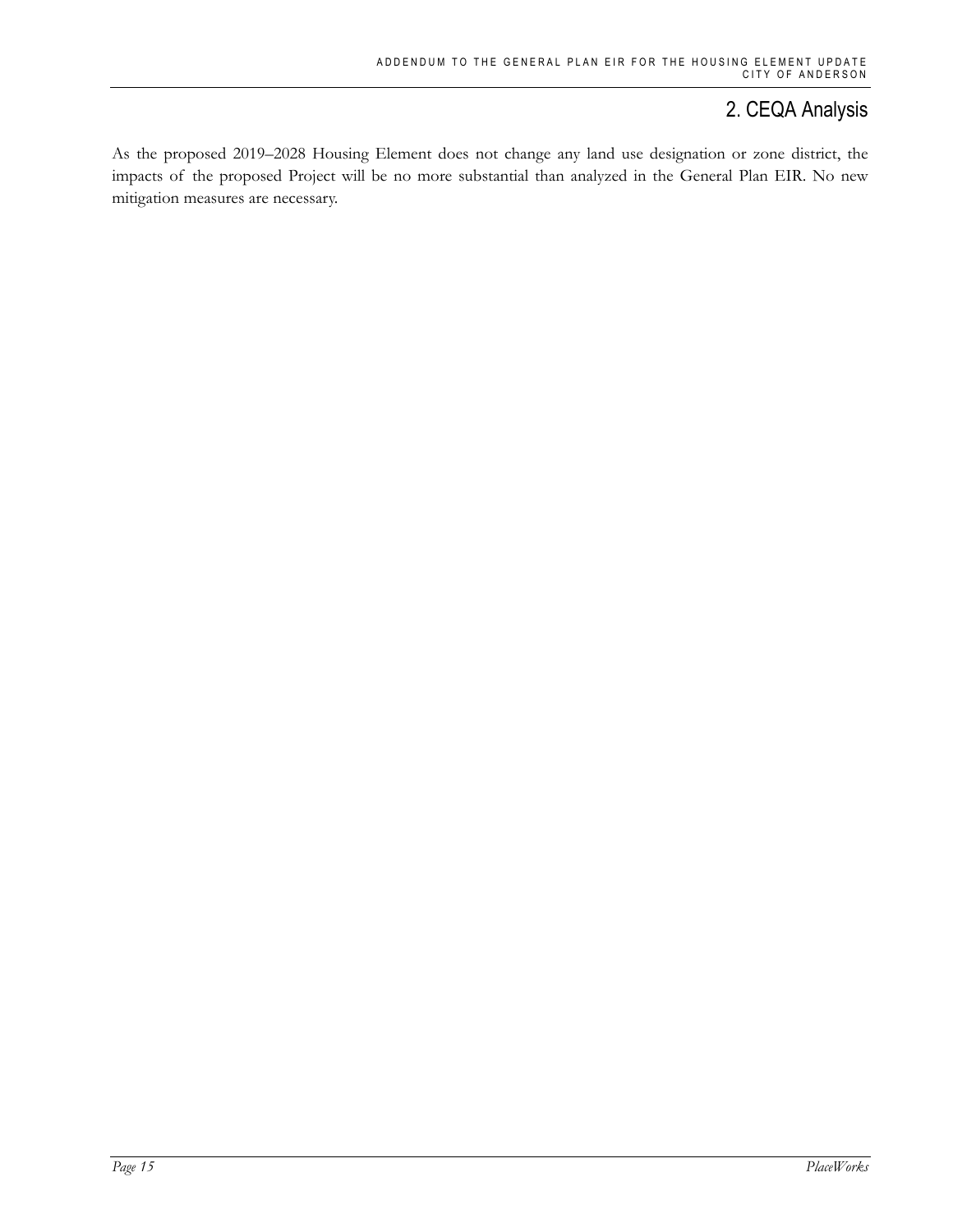## **2.2 FINDING**

The discussion in this addendum confirms that the proposed changes to the Housing Element update have been evaluated for significant impacts pursuant to CEQA. The discussion is meaningfully different than a determination that a project is "exempt" from CEQA review, as the proposed 2019–2028 Housing Element update is not exempt. Rather, the determination here is that the 2007 General Plan EIR evaluated all the physical impacts likely to result from future development. As the proposed 2019–2028 Housing Element does not change any land use designation or approve any development, the General Plan EIR provides a sufficient and adequate analysis of the environmental impacts of the proposed 2019–2028 Housing Element.

There are no substantial changes in the circumstances or new information that was not known and could not have been known at the time of the adoption of the General Plan EIR. The proposed Project consists entirely of land uses permitted by project sites' existing General Plan land use designation and zoning and represents no change from the impacts that were assumed and analyzed by the General Plan EIR.

As a result, and for the reasons explained in this addendum, the project would not cause any new significant environmental impacts or substantially increase the severity of significant environmental impacts disclosed in the General Plan EIR. Thus, the proposed Project does not trigger any of the conditions in CEQA Guidelines Section 15162 allowing the preparation of a subsequent EIR, and the appropriate environmental document as authorized by CEQA Guidelines Section 15164(b) is an addendum. Accordingly, this EIR addendum has been prepared. The addendum demonstrates that the Project will not create any new significant environmental impacts or substantially increase the severity of those significant environmental impacts disclosed in the General Plan EIR.

The following identifies the standards set forth in Section 15162 as they relate to the Project. The text that follows the provisions of the law relates to the proposed 2019–2028 Housing Element.

**1. No substantial changes are proposed in the project which would require major revisions of the EIR due to the involvement of new significant environmental effects or a substantial increase in the severity of previously identified significant effects.**

As shown in Table 1-1, the policy changes included in the proposed Housing Element are limited to complying with state law, combining policies with similar intent to aid in implementation, or elimination of policies where the City has already completed the identified task. As with the existing Housing Element, this document does not result in the change in land use designation or zoning of any land or approve any development project. All development in the city must be consistent with the General Plan, and if a discretionary action, must complete a project-specific CEQA analysis. The three new policies represent changes that enable residential by-right for developments with 20 percent affordable in sites zoned R-2 or R-3. Multiple-family development is listed as a permitted use in both zone districts and is subject to design review. While the City may apply objective design standards to multiplefamily development, the City has not yet adopted standards. The scope of design review is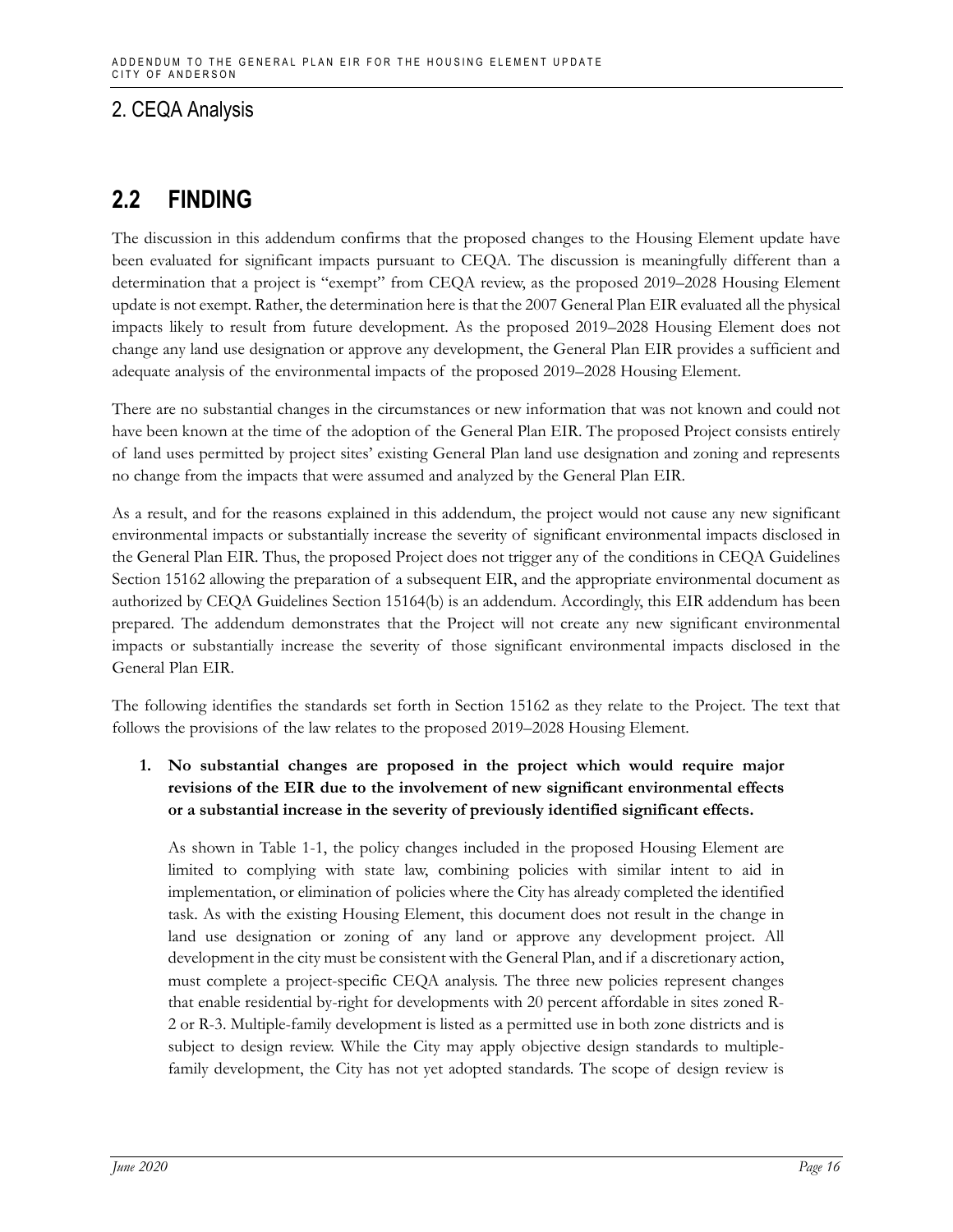restricted to aesthetics of a project, as shown in Section 17.62.050 of the Anderson Municipal Code, which reads:

#### **17.62.050 - Scope of design review.**

The design review committee shall review preliminary drawings and sketches and shall approve or conditionally approve drawings and sketches prior to the issuance of the building permit. It shall be the responsibility of the design review committee to determine that there is sufficient architectural merit and compatibility in building decor and landscaping to insure the development of a project, which is in keeping with quality development and construction, aesthetic beauty, and is environmentally compatible with community goals and policies. The committee may require special landscaping, additional housing plans, varied setback requirements or other criteria necessary to achieve these purposes.

While the design review committee can modify the appearance of a proposed development, the scope of the design review does not extend to determining the applicability of the land use, number of units, operational characteristics, or other discretionary actions. Aesthetic impacts seldom rise to a level of significance requiring mitigation. The City's General Plan does not identify view protection corridors or other scenic resources that could be impacted if development of a project with 20 percent affordable housing bypassed the design review process. In addition, the City may adopt objective design standards that would apply to all residential development, which would take the place of design review. As the changes to the Housing Element would not affect the land use pattern of the city, or result in any physical change to the environment, there are no new environmental impacts, or an increase in the severity of any previously identified environmental impacts.

#### **2. The project will have one or more significant effects not discussed in the previous EIR.**

As shown in Table 1-1, the proposed Housing Element policies are similar to the existing policies of the General Plan. The proposed 2019–2028 Housing Element includes three new policies. As a development project must be consistent with the General Plan, zoning, and development standards of the City, and the proposed Housing Element would not affect land use patterns in the city or result in any physical changes to the environment, the resulting impacts would be identical to the previously certified General Plan EIR. Eliminating design review of projects containing 20 percent affordable housing would not result in aesthetic impacts as the General Plan does not identify protected corridors. Further, the City can adopt design standards that would effectively take the place of the design review committee process for residential projects. As housing is currently a permitted use in R-2 and R-3 zone districts, and the City's design review process focuses only on design, the proposed Project would not result in new environmental impacts, or an increase in the severity of any previously identified environmental impacts.